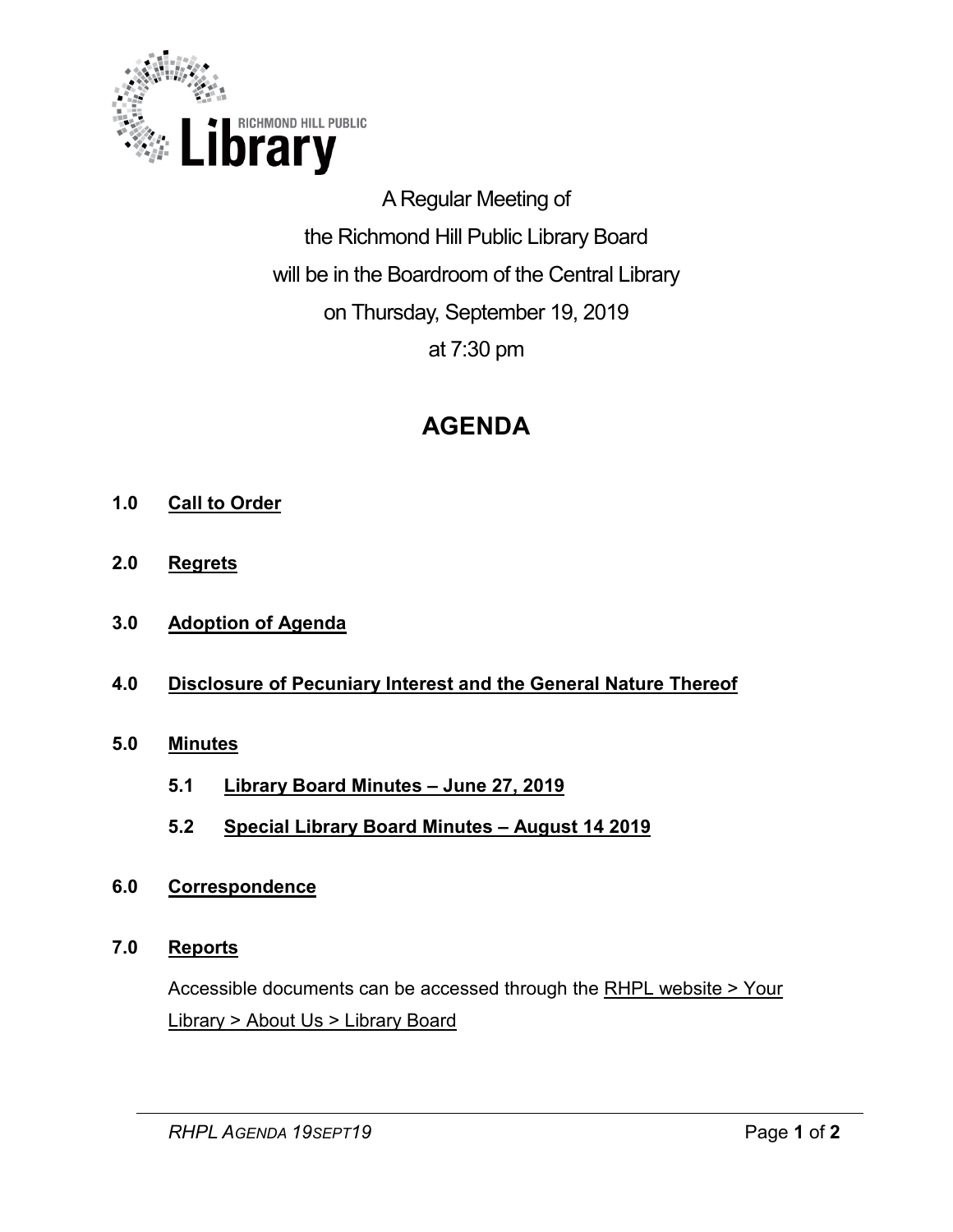- **7.1 [Draft 2020 Capital Budget Report SRLIB19.33](#page-2-0)**
- **7.2 [Richmond Green Library Materials Handling System Acquisition](#page-23-0) Report SRLIB19.34**
- **7.3 [New Oak Ridges Library Status Report SRLIB19.35](#page-28-0)**

# **8.0 Member Announcements**

# **9.0 Date of Next Meeting**

The next meeting of the Library Board will be held on **Thursday, October 17, 2019 at 7:30 p.m**. at Central Library in the Boardroom.

*\*\*Please advise Louise Procter Maio of regrets for attendance, by noon on Thursday, September 19, 2019 at 905–884–9288, extension 5041 or e-mail: lproctermaio@rhpl.ca.* 

*To request alternate formats of this document please contact Susan Quinn at 905–884-9288, extension 5060 or e-mail: [squinn@rhpl.ca](mailto:squinn@rhpl.ca)*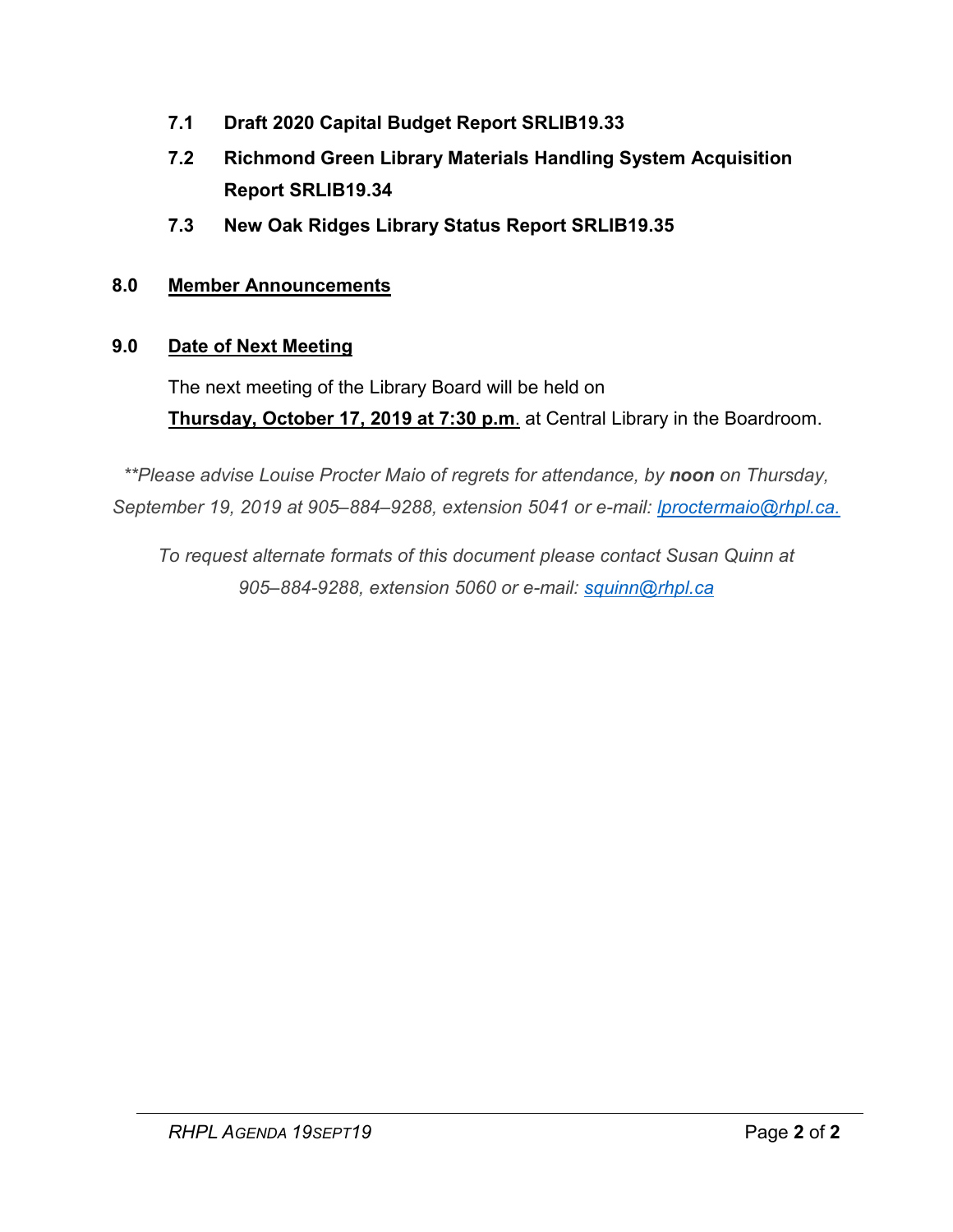**Agenda Item 7.1**

<span id="page-2-0"></span>

# Richmond Hill Public Library Board

# **DRAFT 2020 CAPITAL BUDGET REPORT SRLIB19.33**

Subject: Draft 2020 Capital Budget Report

From: Louise Procter Maio

Date: September 19, 2019

### **1.0 Recommendation**

That the draft *Richmond Hill Public Library 2020 Capital Budget* dated September 19, 2019 be approved.

### **2.0 Purpose**

To provide the Library Board with a draft 2020 Capital Budget that outlines key projects for 2020, in accordance with Council's guideline that the overall municipal 2020 Tax Supported Capital Budget be capped at \$14 million.

### **3.0 Background**

As with all aspects of municipal budget development and review, the process and format for preparation of capital budgets are established by the City of Richmond Hill.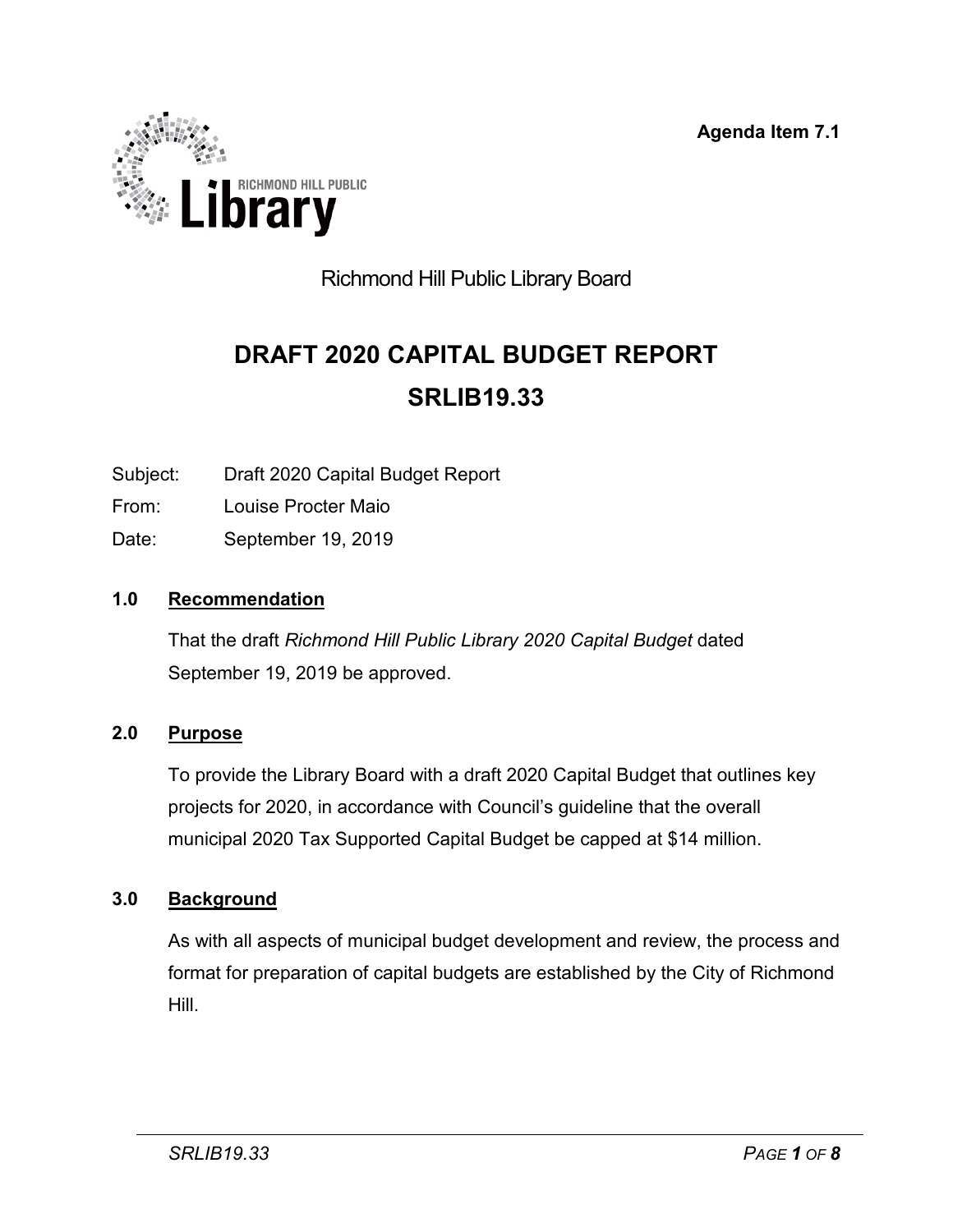Capital expenditures are described as follows:

- *Any significant expenditure incurred to acquire, construct or improve land, buildings, engineering structures, or machinery and equipment used in providing library services and that creates or extends the life of an asset for one year or longer and at a cost of \$5,000 or more.*
- *Two exceptions to this threshold are the computer replacement program and the library materials replacement program.*

The primary intent of the definitions is to stabilize the Library's overall operating budget expenditures, by removing irregular costs that are not part of an ongoing operational activity.

# **4.0 Capital Budget Strategy**

The City is taking a different approach to capital budgeting this year. In accordance with the City staff report:

"The Municipal 2020 Capital Budget request will highlight current projects in need of the City's resources. In light of the continued pressures on the City's capital related reserve funds, capital projects need to be prioritized in terms of risk, timing and financial commitments. City staff have identified the Tax Supported Capital reserve funds as facing the most immediate pressure.

In early 2019, Council approved the formation of a Capital Sustainability Steering Committee that will eventually approve a Financial Sustainability Strategy to provide guidance on future Tax Supported capital programs". $^\text{1}$  $^\text{1}$  $^\text{1}$ 

"The purpose of the Committee is to inform and educate Committee and Council on fiscal sustainability in asset management and establish a

<span id="page-3-0"></span> $1$  City of Richmond Hill. SRCFS.19.019 – 2020 Capital and Operating Budget Strategy, June 26, 2019.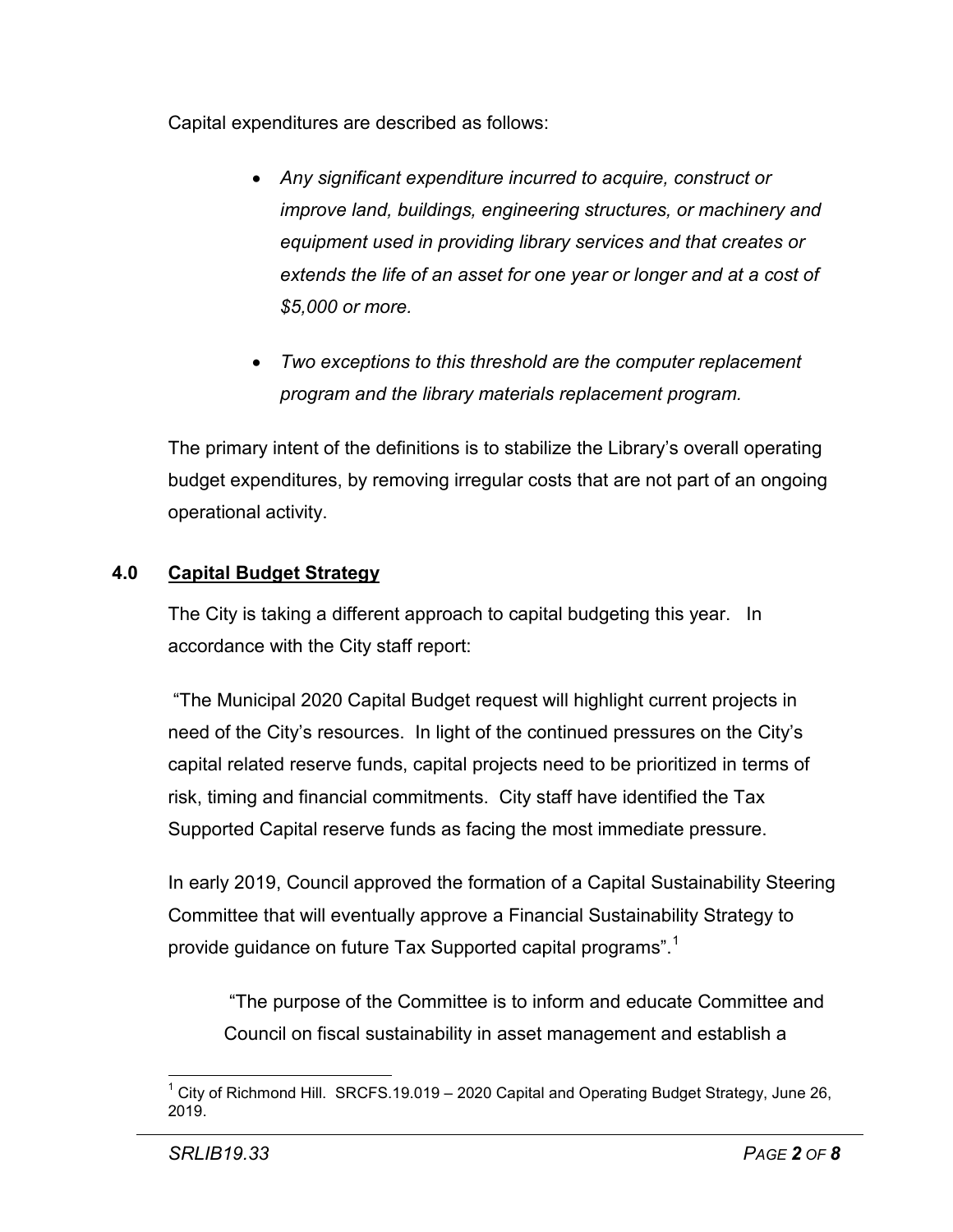sustainable long term capital investment strategy that includes all areas of tax supported and storm-water capital investment, and that informs the Comprehensive Asset Management Plan, the Financial Sustainability Strategy, future Development Charges updates, future Capital Budgets and Forecasts, and future Operating Budgets.

The mandate of the Committee is to evaluate opportunities to deliver long term capital investments that are in line with community expectations and fiscally sustainable. This includes a review of strategic infrastructure program investment. The funding framework within the financial sustainability strategy will be the basis for financing capital budgets for 2020 onwards."[2](#page-4-0)

On July 9, 2019 Council approved a 2020 Capital Budget Strategy:

• That the 2020 Tax Supported Capital Budget be capped at \$14 million.

# **5.0 Draft 2020 Capital Budget**

The draft 2020 RHPL Capital Budget request has been prepared in accordance with the above-noted guideline and in discussion with City staff. All projects relate to the RHPL Strategic Plan. While numerous capital needs were identified throughout the budget process, all were analyzed and prioritized based on a comprehensive risk assessment in accordance with the City's budgeting exercise. The Library's draft 2020 Capital Budget of \$897,200 represents the highest ranked projects.

<span id="page-4-0"></span> $2$  City of Richmond Hill. Capital Sustainability Steering Committee of Council Terms of Reference, April 17, 2019.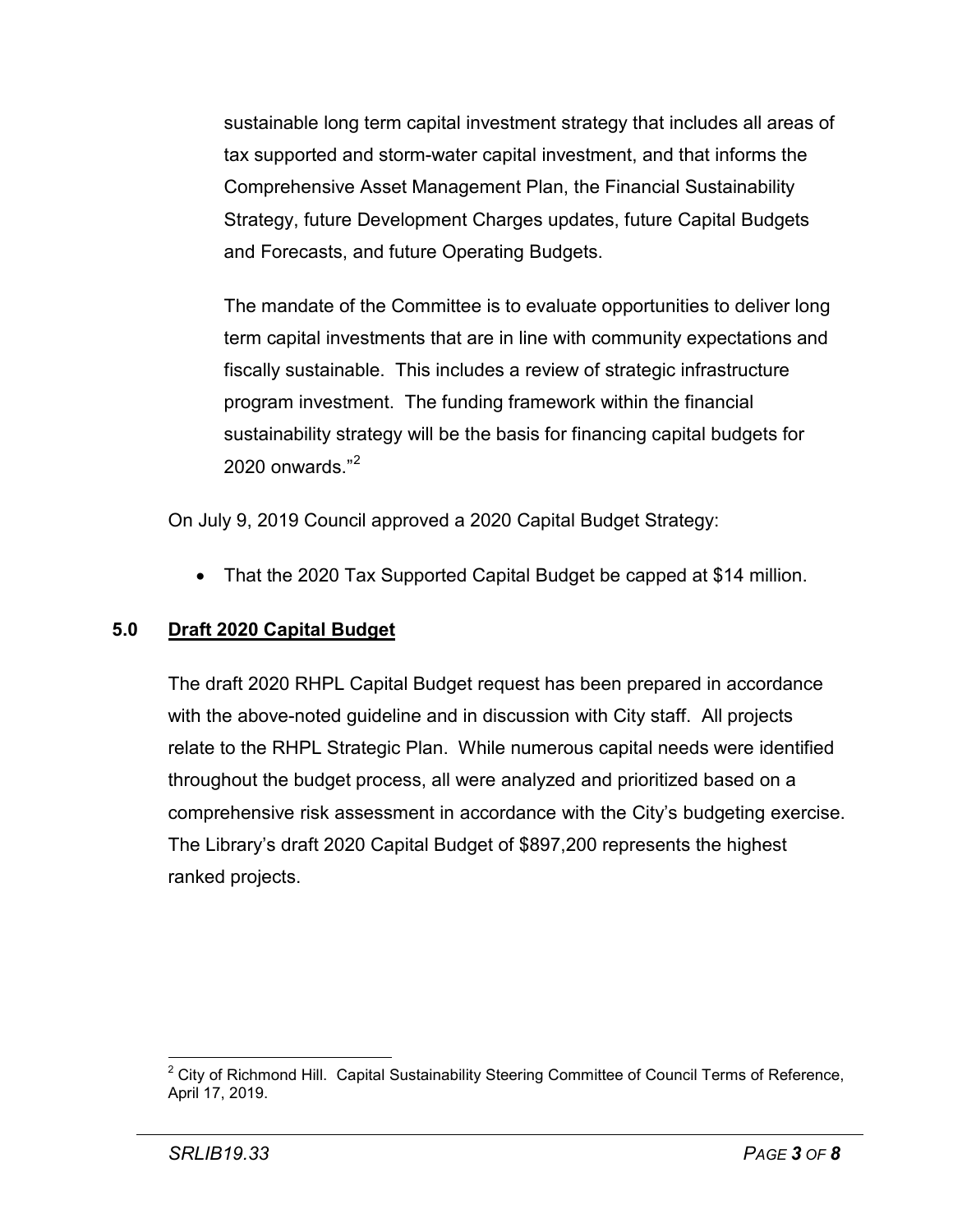|                                        |    | 2020<br><b>Capital</b><br><b>Budget</b><br><b>Request</b> |
|----------------------------------------|----|-----------------------------------------------------------|
| <b>EXISTING CAPITAL PROJECT</b>        |    |                                                           |
| <b>Workstations &amp; Peripherals</b>  | \$ | 250,000                                                   |
| <b>Collection Inventory</b>            |    | 141,600                                                   |
| <b>Total Existing Capital Projects</b> |    | 391,600                                                   |
| <b>NEW CAPITAL PROJECTS</b>            |    |                                                           |
| <b>Modular Collaborative Spaces</b>    |    | 160,000                                                   |
| <b>Collection Development</b>          |    | 345,600                                                   |
| <b>Total New Capital Projects</b>      |    | 505,600                                                   |
| TOTAL CAPITAL EXPENDITURE              | S  | 897,200                                                   |

# *Table 1: 2020 Capital Projects most in need of resources*

### **5.1 Existing Capital Projects**

These projects relate to replacement of existing assets such as furniture, equipment and collections. Replacement capital is for existing capital which has deteriorated to the extent that replacement is a more effective option than maintenance. These projects extend the life of an asset or replacement at the end of the asset's economic life. Funding is Tax Supported. There are two critical asset replacement projects recommended:

- Workstations and peripherals
	- o computing workstations, purchased in 2013, have reached end of life and require replacement in accordance with the lifecycle management program
	- o supporting software will no longer be supported by Microsoft
	- o potential risks include reputational and operating harm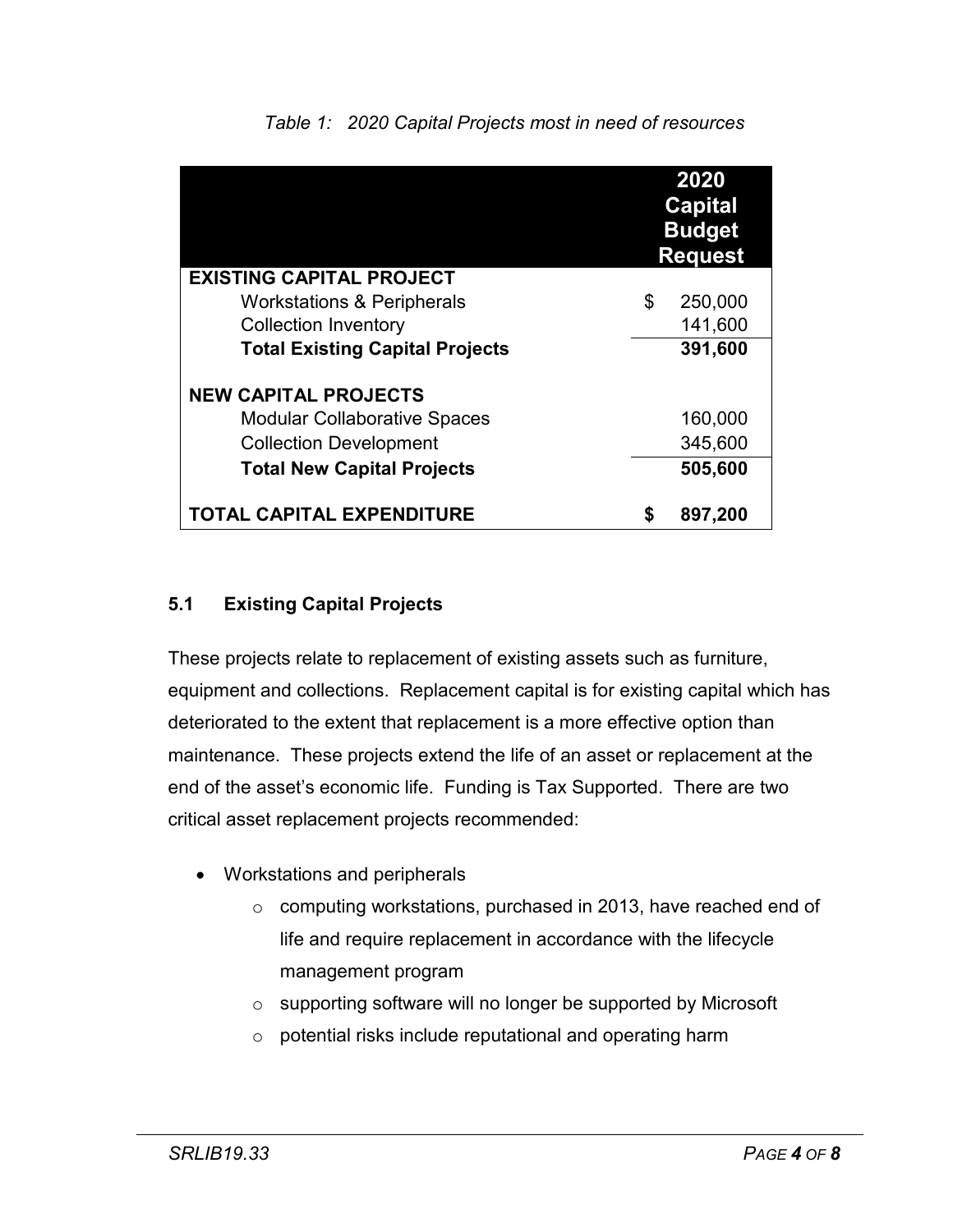- o RFID security gates, purchased in 2012, have reached end of life and require replacement in accordance with the lifecycle management program
- o potential risks include service interruptions and collection vulnerability as detection system could fail resulting in reputational and operational harm
- Richmond Green Collection Inventory
	- o a comprehensive collection maintenance program is required to refresh and update collections and to ensure collection targets are preserved, for both public and high school student use
	- o potential risks include collections becoming irrelevant, outdated and/or in poor physical condition resulting in reputational and operational harm

Each recommended capital project has a project sheet attached including a risk assessment table.

# **5.2 New and Growth Capital Projects**

These are projects which are required to meet a new level of service or respond to needs of a growing community. Funding sources can be varied and may include Development Charges.

There are two new and growth related projects recommended:

- Central Library modular collaborative spaces
	- $\circ$  customers have noted their desire for private study/meeting rooms  $(55\%)^3$  $(55\%)^3$

<span id="page-6-0"></span><sup>&</sup>lt;sup>3</sup> Richmond Hill Public Library Feasibility Study for the Expansion of Central Library, December 2017.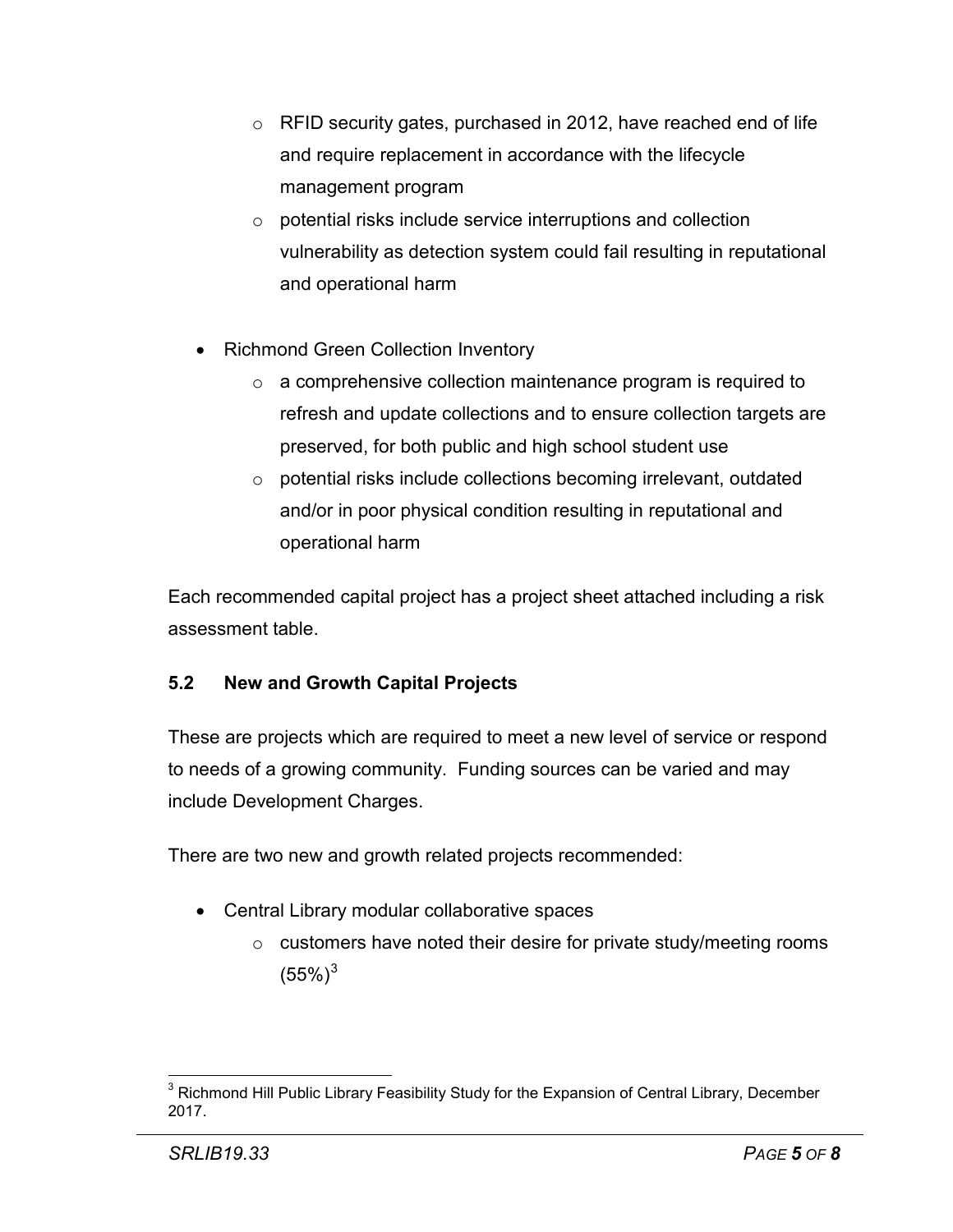- o acquisition of modular study rooms will provide opportunities for collaborative use in the North Reading Room while remaining respectful of customers interested in quiet study
- o creating modular space that encourages collaboration will support the changing dynamic and uses of libraries and customer expectations
- o these modular spaces are flexible allowing for reconfiguration for future space needs or design
- o dedicated collaborative spaces are provided for in the new Oak Ridges Library and in many other public libraries such as Markham, Vaughan, Kitchener and more
- o potential risks include reputational and operational harm as the Library cannot meet the expressed needs of residents nor provide the space amenities of a modern library
- Collection development
	- $\circ$  additional materials are required to keep pace with the collection demands of a growing and increasingly diverse population
	- o provides a diverse and comprehensive collection that meets the educational, informational and recreational needs of Richmond Hill residents
	- $\circ$  potential risks include reputational and operational harm to a core service as a reduction in library collection service levels will result

Each recommended capital project has a business case attached including a risk assessment table.

# **6.0 Timing**

The current capital budget review schedule assumes Capital Budget adoption by Council by November 2019.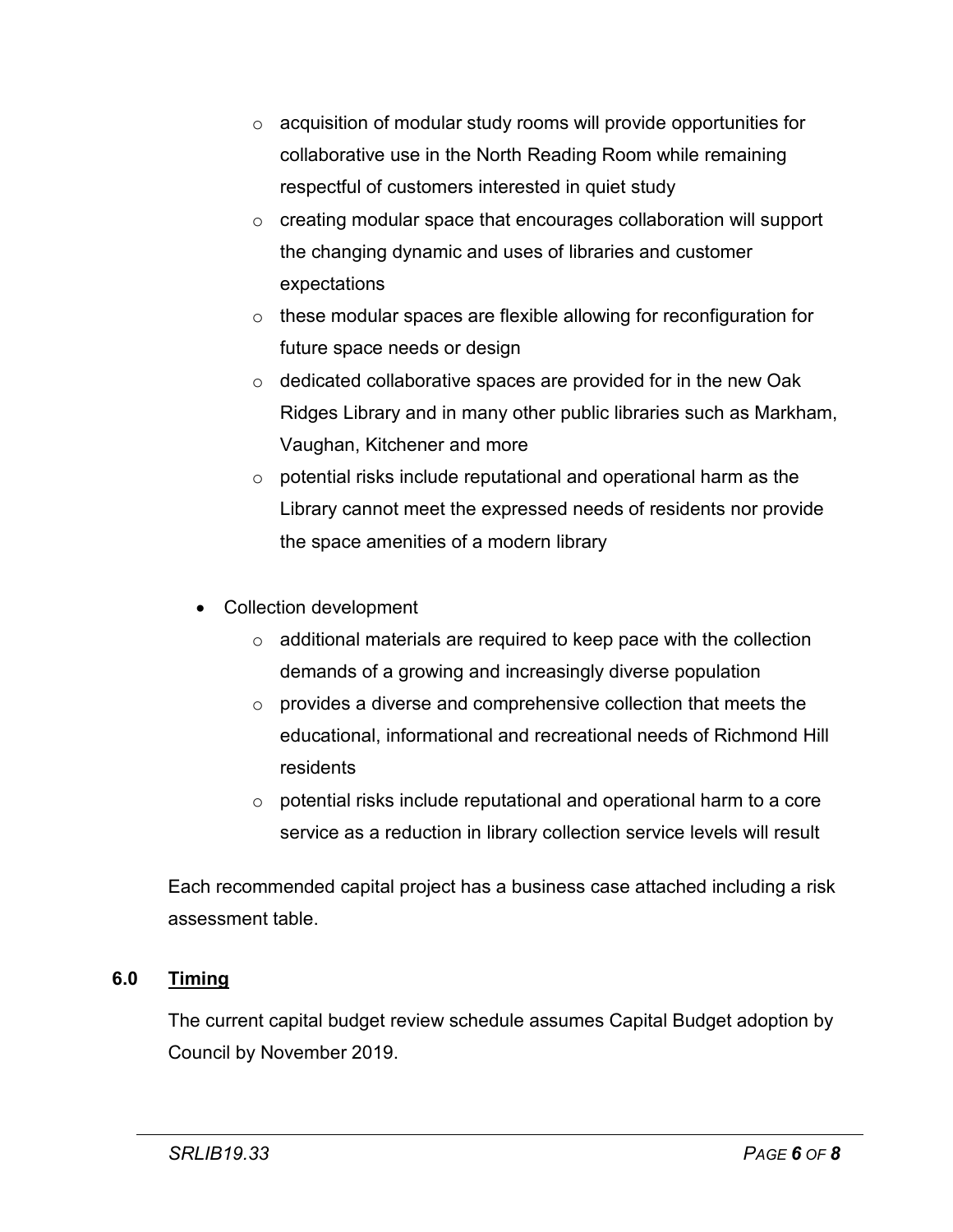### **7.0 Alignment with the Strategic Plan**

The draft 2020 Capital Budget aligns with the strategic direction to *Enrich Your Choices* by reviewing our many services and programs and making the best use of our resources, including budget as we add, divest and adjust customer offerings. The capital budget also aligns with the strategic direction to *Reinforce our Capabilities* by ensuring that as a key guiding document, it underpins our strategies.

### **8.0 Conclusion**

The draft 2020 Capital Budget has been prepared in accordance with Council's Capital Budget Strategy and in discussions with City staff. It is recommended that the draft Richmond Hill Public Library 2020 Capital Budget, dated September 19, 2019 be approved.

### **9.0 Attachments**

- 1. *Draft 2020 Richmond Hill Public Library Capital Budget*, dated September 19, 2019
- 2. *Draft 2020 Richmond Hill Public Library Capital Project Sheet: Asset Replacement - Workstations and Peripherals*, dated September 19, 2019
- 3. *Draft 2020 Richmond Hill Public Library Capital Project Sheet: Asset Replacement - Richmond Green Collection Inventory*, dated September 19, 2019
- 4. *Draft 2020 Richmond Hill Public Library Capital Business Case: Central Library Modular Collaborative Spaces*, dated September 19, 2019
- 5. *Draft 2020 Richmond Hill Public Library Capital Business Case: Collection Development*, dated September 19, 2019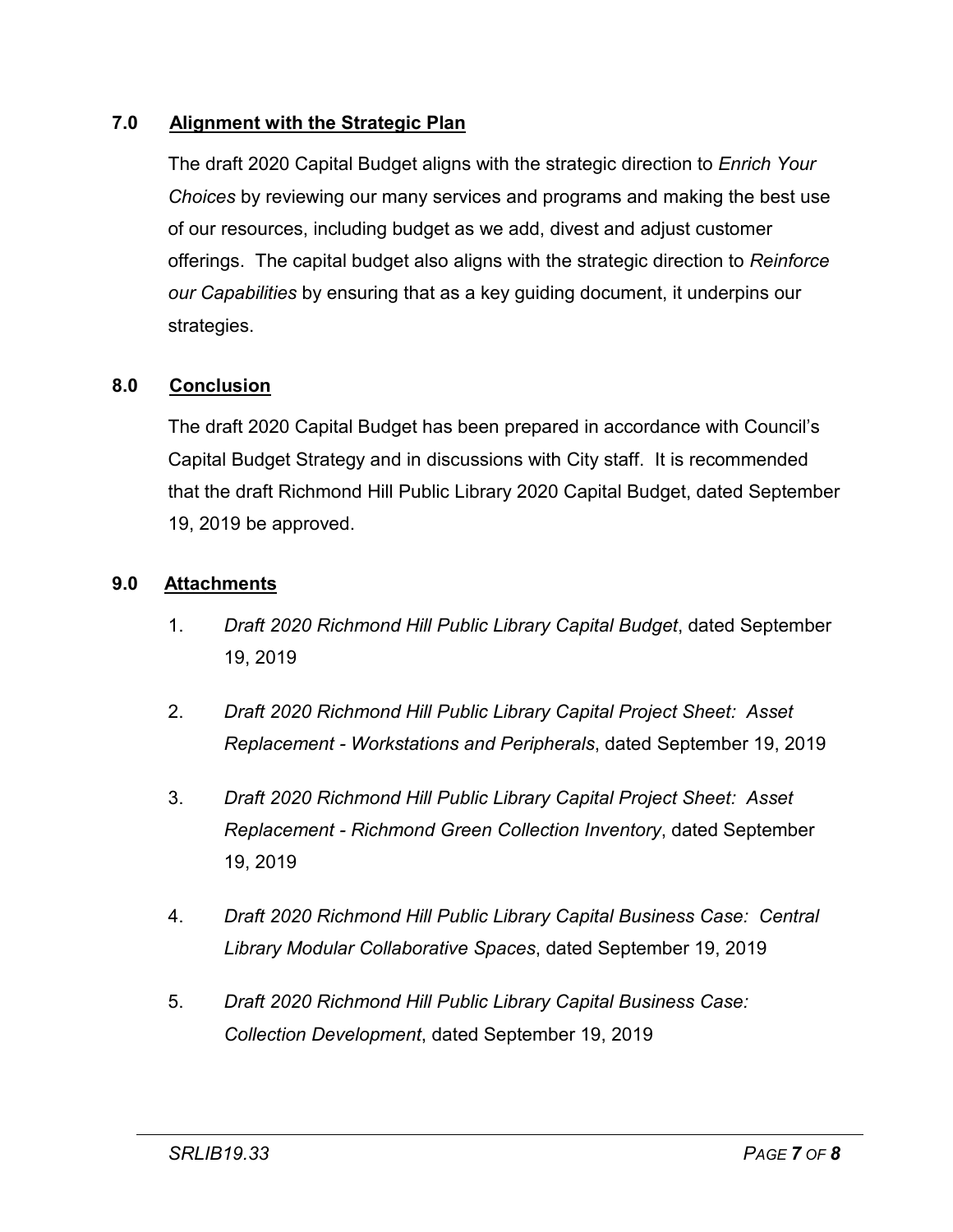### **Pre-Submission Review**

Executive Leadership Team – Tuesday, August 27, 2019

Prepared by:  $\blacksquare$  Approved by:

"Signed version on file in the Administration Office"

Nusrat Ahmed Louise Procter Maio Executive Manager, Business Services Chief Executive Officer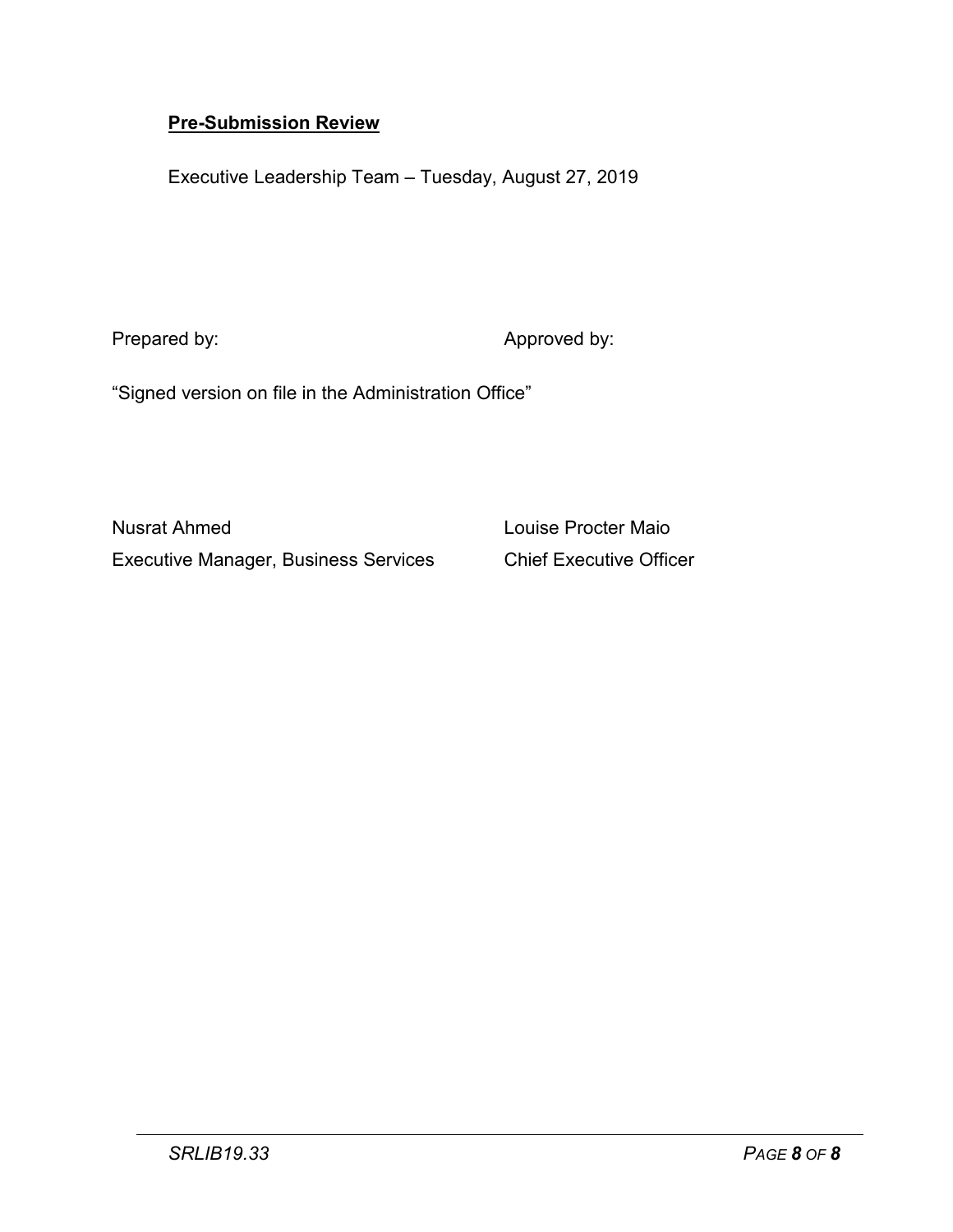

# **RICHMOND HILL PUBLIC LIBRARY DRAFT 2020 CAPITAL BUDGET**

|                                       |                                             |                                  | <b>Draft 2020</b><br><b>Capital</b> |
|---------------------------------------|---------------------------------------------|----------------------------------|-------------------------------------|
|                                       |                                             |                                  | <b>Budget</b>                       |
| <b>EXISTING CAPITAL PROJECT</b>       |                                             |                                  |                                     |
| <b>Furniture &amp; Equipment</b>      |                                             |                                  |                                     |
| <b>Technologies</b>                   |                                             |                                  |                                     |
| <b>Workstations &amp; Peripherals</b> |                                             | \$                               | 250,000                             |
| <b>Content</b>                        |                                             |                                  |                                     |
| <b>Collection Inventory</b>           |                                             |                                  | 141,600                             |
|                                       | <b>Sub-Total Furniture &amp; Equipment:</b> |                                  | 391,600                             |
|                                       |                                             |                                  |                                     |
| TOTAL EXISTING CAPITAL PROJECT        |                                             |                                  | 391,600                             |
|                                       |                                             |                                  |                                     |
| <b>NEW CAPITAL PROJECTS</b>           |                                             |                                  |                                     |
| <b>Furniture &amp; Equipment</b>      |                                             |                                  |                                     |
| <b>Customer Experiences</b>           |                                             |                                  |                                     |
| <b>Modular Collaborative Spaces</b>   |                                             |                                  | 160,000                             |
|                                       | <b>Sub-Total Furniture &amp; Equipment:</b> |                                  | 160,000                             |
| <b>Collection Development</b>         |                                             |                                  |                                     |
| <b>Content</b>                        |                                             |                                  |                                     |
| <b>Collection Development</b>         |                                             |                                  | 345,600                             |
| <b>TOTAL NEW CAPITAL PROJECTS</b>     |                                             |                                  | 505,600                             |
|                                       |                                             |                                  |                                     |
| <b>TOTAL CAPITAL EXPENDITURE</b>      |                                             | $\overline{\boldsymbol{\theta}}$ | 897,200                             |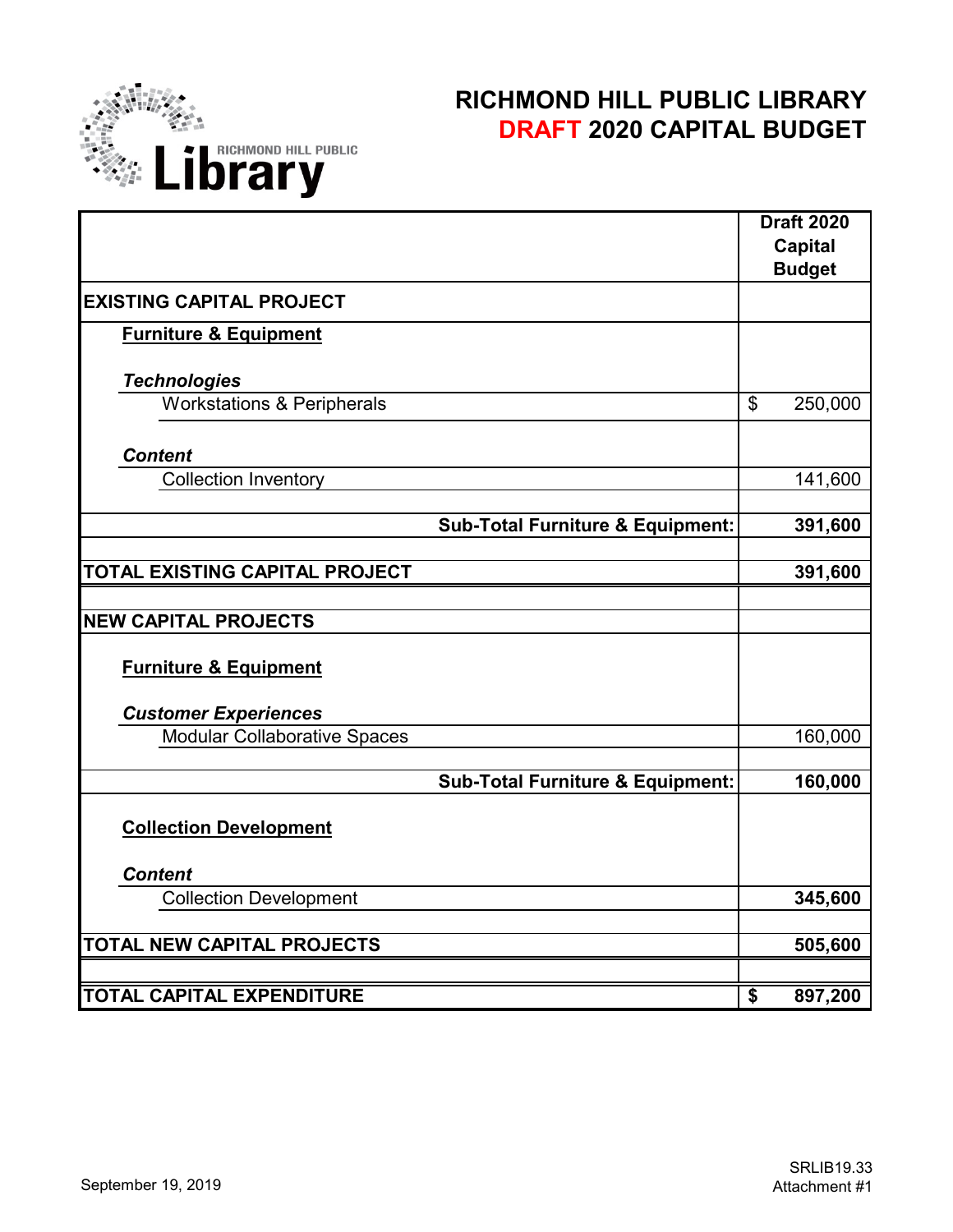

| Project Name: Workstation and Peripherals     |                                             |
|-----------------------------------------------|---------------------------------------------|
| <b>Project Sponsor Division: Technologies</b> | Target Project Start Date:<br>January, 2020 |

#### **Project Description, Deliverables and Outcomes**

This project is to replace existing assets including computer workstations and library material security gates with related software and peripherals. Existing assets have reached end of life and the operational software on current computer workstations will not be supported beyond 2020. Replacing these assets will increase productivity and reduce risks associated with outdated equipment.

#### **Project Drivers:**

#### **Asset Stewardship/State of Good Repair**

- This project is required to improve the condition of an existing asset which has reached the end of life.
- Existing computer stations have reached their life expectancies.
- The supporting software for computer stations will reach end of life in Jan 2020. There will be no further support and updates. There is increased security risks and reduced productivity with the existing assets if not replaced.
- Existing RFID library material security gates have reached their end of life. There is increased risk of failure if not replaced.

#### **Growth or Customer Service Improvement**

- This project will benefit service delivery to current or future library customers. This project is needed improve service delivery and enhance existing assets.
- Replacement of the existing equipment will benefit service delivery of customers with increased productivity.

#### **Service Delivery and Project Benefit**

**Service:** Library

**Existing Customer Level of Service:** Provision of library services

**Key Performance Indicator:** Library material transactions processed, organizational IT security maintained

**Social and Community Benefits:** When Library borrowing services are processed properly with reliable computer equipment and systems, the community benefit from more efficient library services without service interruptions.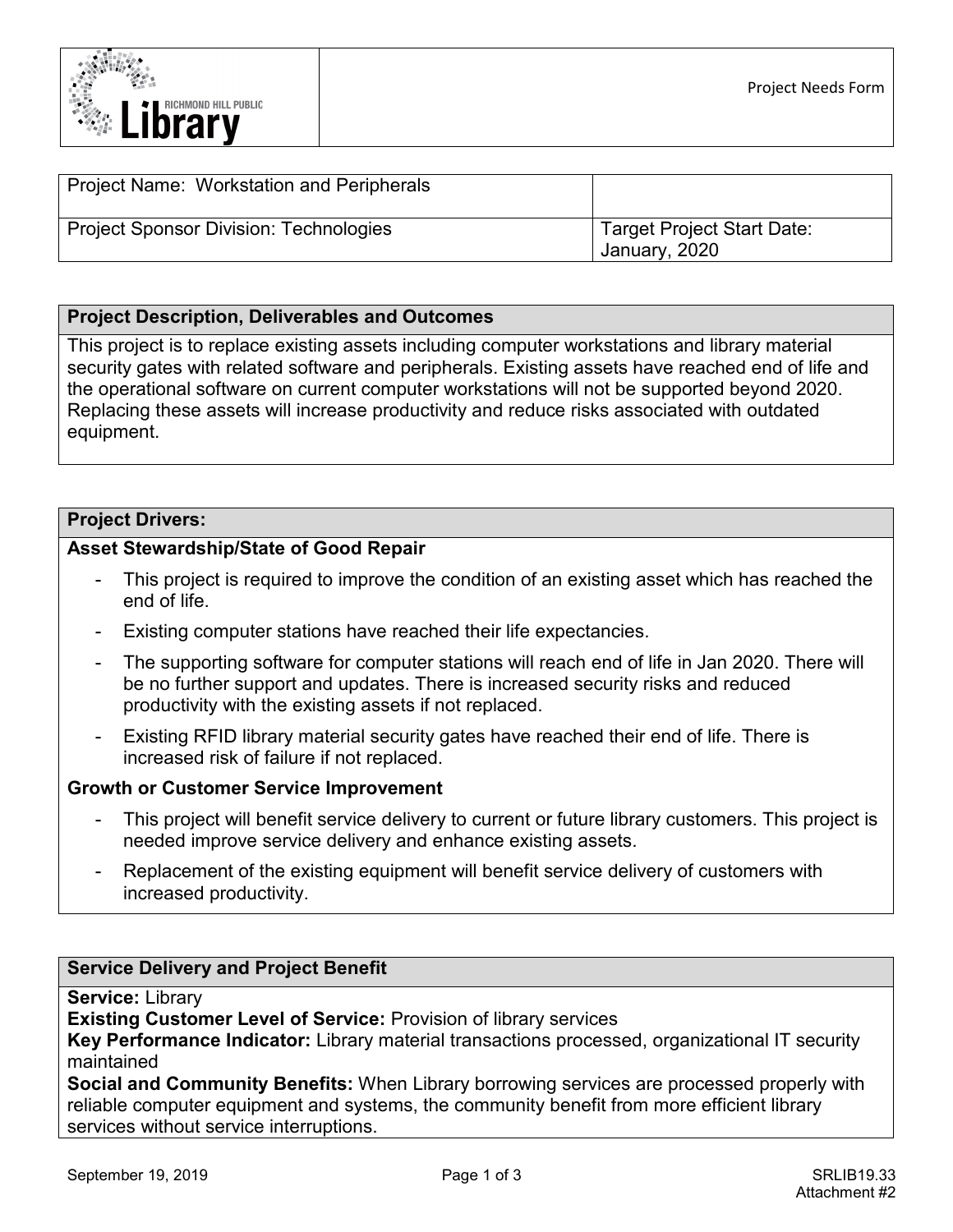#### **Grant Funding Considerations:** None

#### **Project Delivery Options**

#### **Direct Infrastructure Impacts**

| <b>Service</b> | <b>Asset Class</b> | <b>Asset Type</b>                  | <b>Asset</b><br><b>Type</b><br><b>Criticality</b> | <b>Asset</b><br><b>Replacement</b><br><b>Value</b> | <b>Existing</b> | <b>Condition</b> |
|----------------|--------------------|------------------------------------|---------------------------------------------------|----------------------------------------------------|-----------------|------------------|
| Library        | Computer           | Workstation                        | <b>High</b>                                       | \$200,000                                          | Yes             | <b>EOL</b>       |
| Library        | Computer           | <b>LMHS</b><br>(Security<br>Gates) | High                                              | \$50,000                                           | Yes             | <b>EOL</b>       |

#### **Project Bundling and Corridor Planning Consideration:**

The Library reviewed organizational priorities for 2020 and completed a risk assessment internally for all potential R&R projects. This project was considered a crucial 2020 budget request because it is required to improve the condition of an existing asset which has reached the end of life. There are significant risks and potential harms if not replaced.

#### **Risk Assessment:**

#### **Potential Risk from Project Deferrals or Cancellations:**

The current computer workstations were replaced in 2013. With estimated useful life of 5 years for computer equipment, the current asset is overdue for its replacement. If the hardware is not replaced in 2020, there is a potential risk related to operational limitations and harms. There is also a potential risk related to the operating software, Windows 7, on the current computer stations. Microsoft recently announced that it will officially begin the Windows 7 end of life phase on January 2020. The company will stop supporting Windows 7 on laptops and desktops, and will no longer patch it with security updates and provide support which creates potential for reputational and operational harm.

Another asset to be replaced with this project is RFID library material security gates for 3 library branches. They were last replaced in 2012. With estimated useful life of 5 years for this type of equipment, the current asset is overdue for its replacement. This could potentially cause service interruptions and operational harm. Library materials are at risk without passing through the security gate detection system because any material that has not been through a complete checkout process will not be detected systematically.

Both assets need to be replaced in 2020 because they have reached their useful life. Without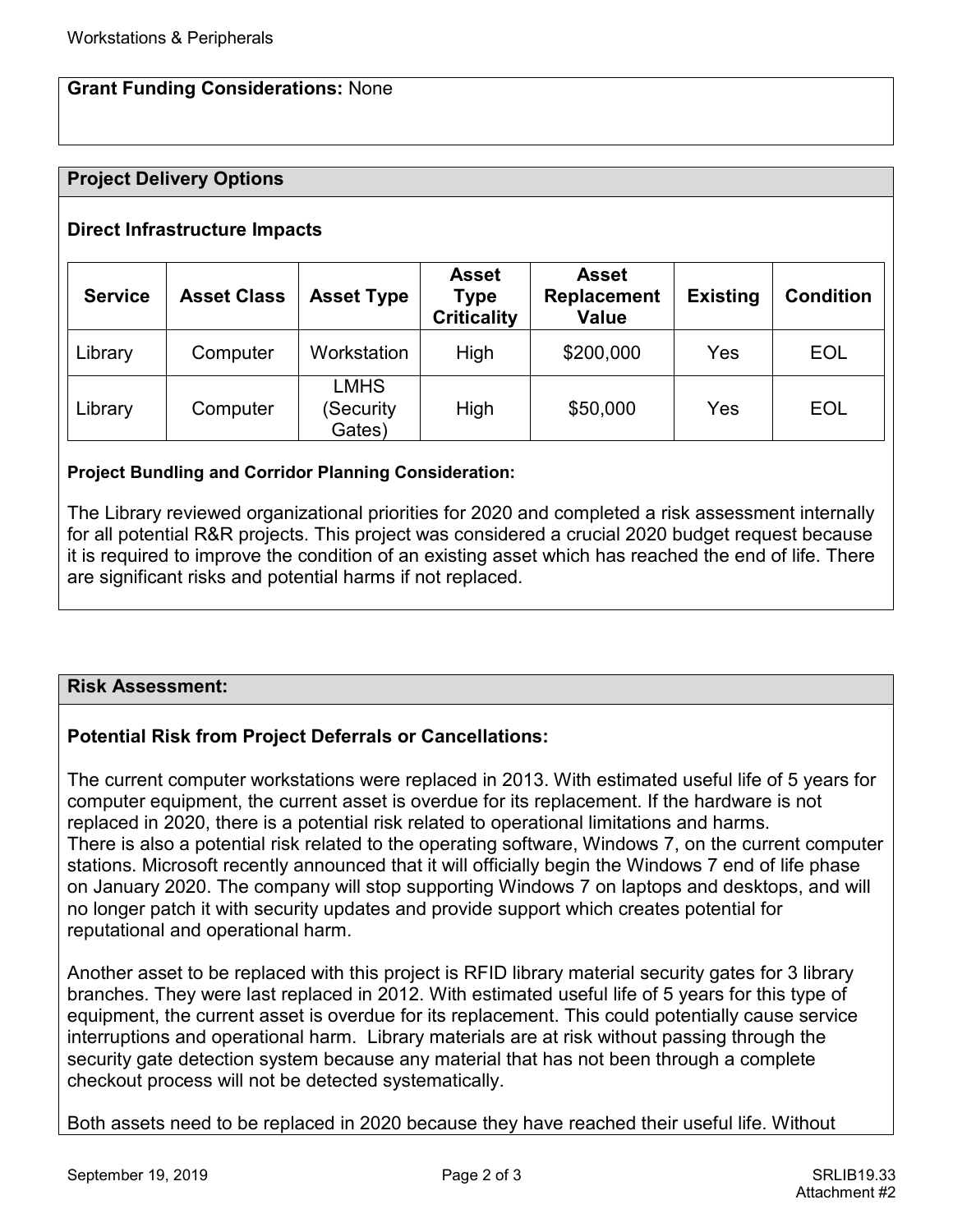replacing these assets, there are high associated risks of service interruptions and operational limitations.

| <b>List of Potential Risk</b><br>(Describe risk)                                                         | Weighted<br><b>Consequence</b><br><b>Score</b><br>(A) | <b>Risk</b><br>Likelihood<br>(B) | <b>Risk Rating</b><br>(A)X(B) |
|----------------------------------------------------------------------------------------------------------|-------------------------------------------------------|----------------------------------|-------------------------------|
| Potential for reputational and<br>operational harm due to<br>equipment and software EOL<br>(End-of-life) | 2.58                                                  | 4                                | 10.33                         |
| <b>Average Risk Score</b>                                                                                | 2.58                                                  | 4                                | 10.33                         |

#### **Constraints & Assumption:**

None noted.

# **Approvals** Director of Technologies August 26, 2019 Date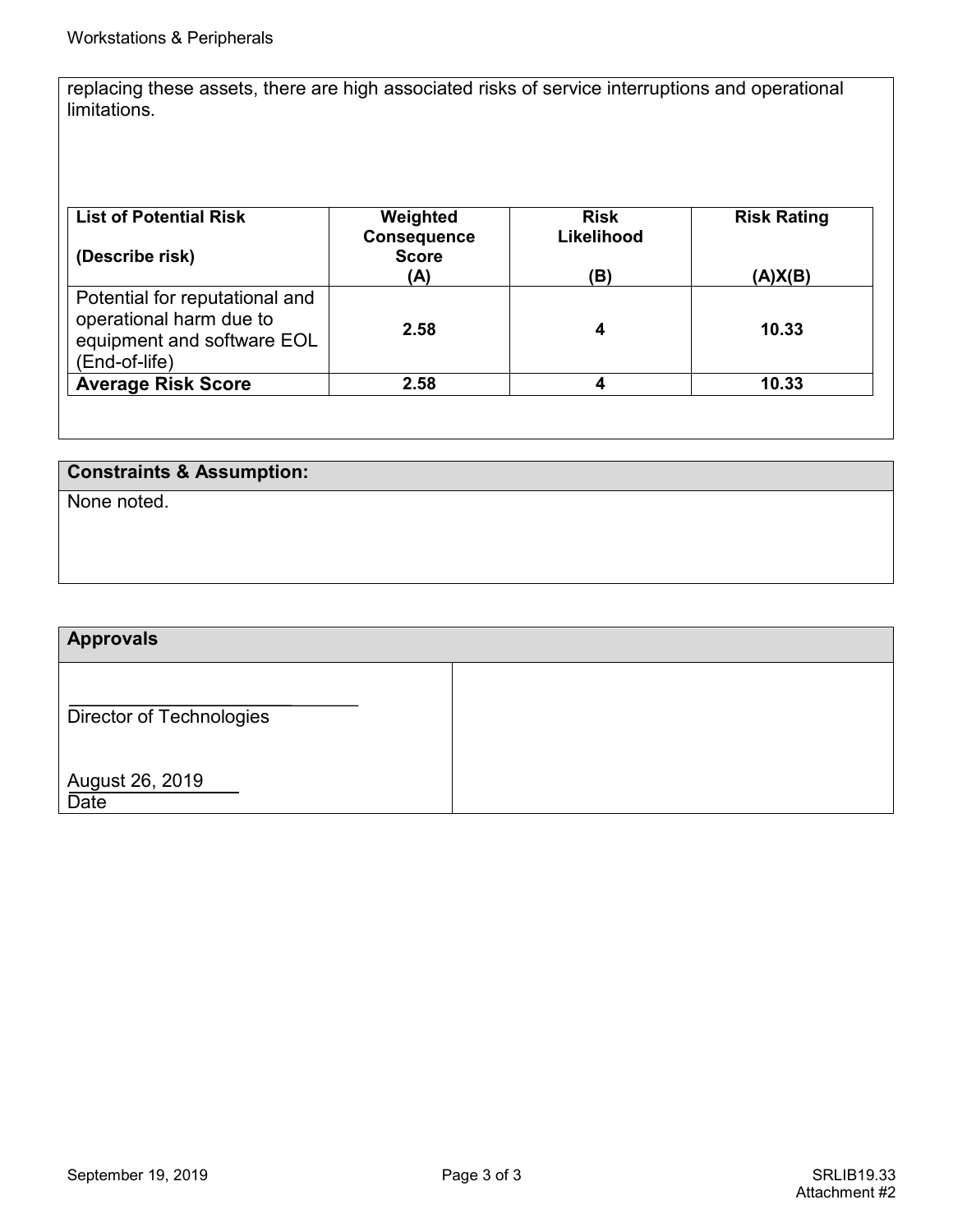

| <b>Project Name:</b><br><b>Richmond Green Library Collection Inventory</b> |                            |
|----------------------------------------------------------------------------|----------------------------|
| <b>Project Sponsor Division:</b>                                           | Target Project Start Date: |
| Content                                                                    | March 2020                 |

#### **Project Description, Deliverables and Outcomes**

Richmond Green Library was opened 14 years ago, as a joint facility serving both the Elgin West catchment area as a public library, and the Richmond Green Secondary School as a high school resource centre. The collection is selected with regard to both public recreational, informational and educational use and specific secondary-school level curricular support. At present, the collection has outgrown optimal size, and items need to be reviewed due to age, outdatedness and/or condition.

The project is intended to readjust the size of the collection to the defined optimal number of 70,000. This will both refresh the collection and allow for more flexible spaces for public use and high school study. The project will require:

- professional analysis resulting in the deselection of outdated and redundant materials and the selection of new items, particularly due to the curricular support component for the high school and the changing demographics of this rapidly growing sector of the city;
- clerical support to withdraw and decommission the deselected items from the library databases.

Based on work previously completed on the Oak Ridges Library (which has a similar collection, but without the additional challenge of the high school service) this work will take approximately one year.

#### **Project Drivers:**

#### **Asset Stewardship/State of Good Repair**

This project is required to improve the condition of an existing asset, the Richmond Green Library collection, which requires a thorough vetting and refreshing to ensure that a current, authoritative, popular and curriculum supporting collection is maintained.

Many of the older materials are now outdated or in poor condition. There is an increased risk and reduced relevancy if the collection is not refreshed.

#### **Growth or Customer Service Improvement**

The project will result in a collection responsive to the needs of the growing community in the area, including relevant multilingual materials, as well as in a collection supporting the current curriculum specifications for the secondary school partner.

Refreshment of the existing collection, making it both more relevant and more attractive to use, will benefit service delivery to customers.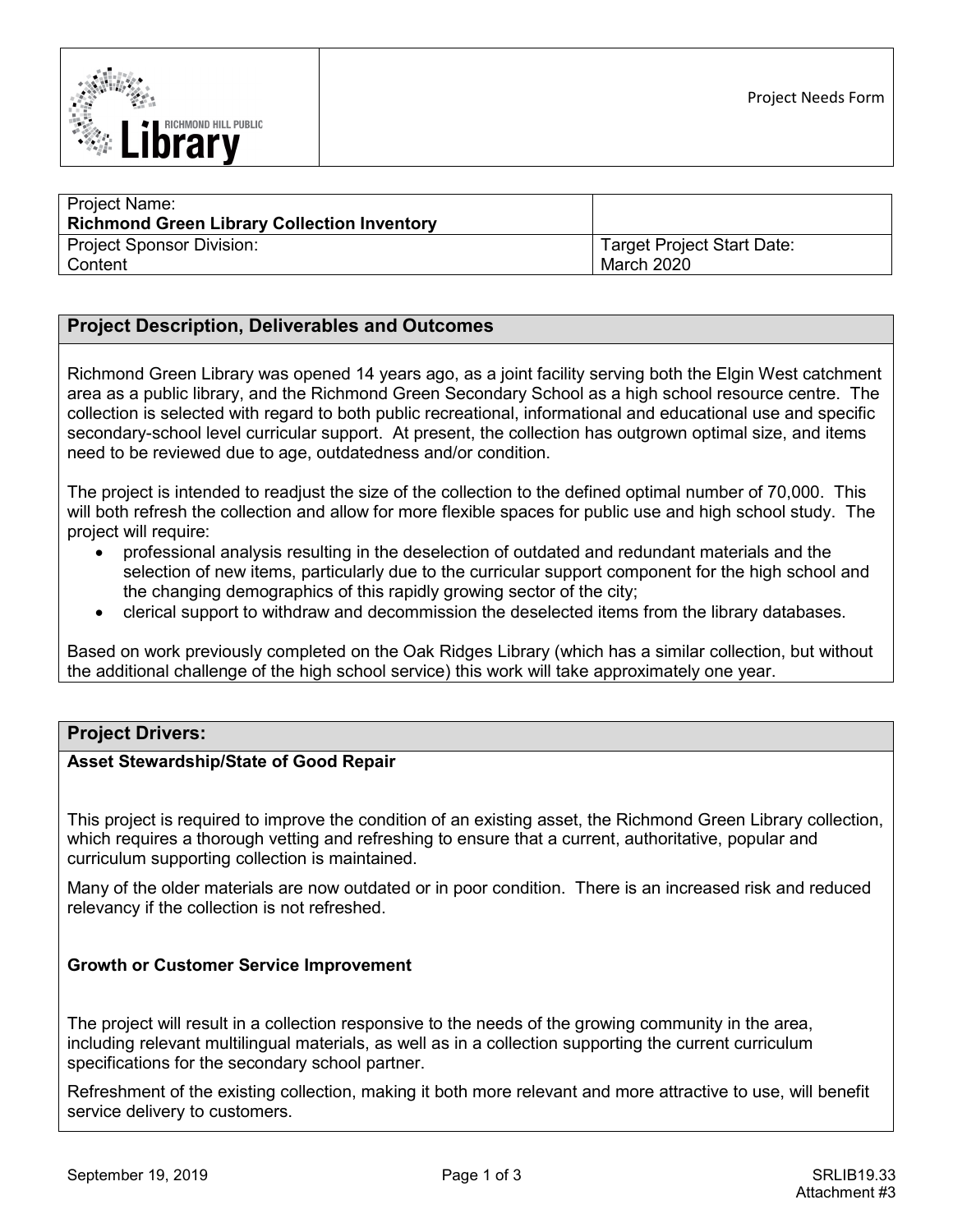#### **Service Delivery and Project Benefit**

#### **Service:** Library

**Existing Customer Level of Service:** Provision of materials of value and interest to the general community in the Leslie St./Elgin Mills area, as well as curriculum support to the Richmond Green Secondary School faculty and students through our service contract with the York Region District School Board (YRDSB).

**Key Performance Indicator:** Feedback from customers, materials circulation metrics.

**Social and Community Benefits** When the Richmond Green collection is refreshed with new and updated materials, the community benefits with resources that meet their informational, educational and recreational needs.

Developing and expanding the Richmond Green Library's collection of library materials underpins Richmond Hill Public Library's purpose: "We are Your Library. Your Knowledge Centre".

#### **Grant Funding Considerations:** None

#### **Project Delivery Options**

#### **Discussion of Project Delivery Options**

Due to the age and condition of some of the materials involved, and in order to ensure a relevant and cohesive collection, it is most efficient and effective to complete the project in one step.

#### **Direct Impacts**

The materials collection at Richmond Green is the asset being affected.

The estimated project cost for **Library Collection Inventory** is **\$141,600**.

#### **Project Bundling and Corridor Planning Consideration:**

The Library reviewed organizational priorities for 2020 and did risk assessment internally for all potential R&R projects. This project was considered crucial for 2020 budget request because it is required to maintain and improve the condition of an existing asset which forms the core of library service due to our contractual obligations to the York Region District School Board to provide up-to-date and relevant curriculum support materials, as well as to provide a vibrant and comprehensive collection to the rapidly growing community at Leslie Street and Elgin Mills Road East. There are significant risks and potential harms if materials are not replaced on a regular schedule.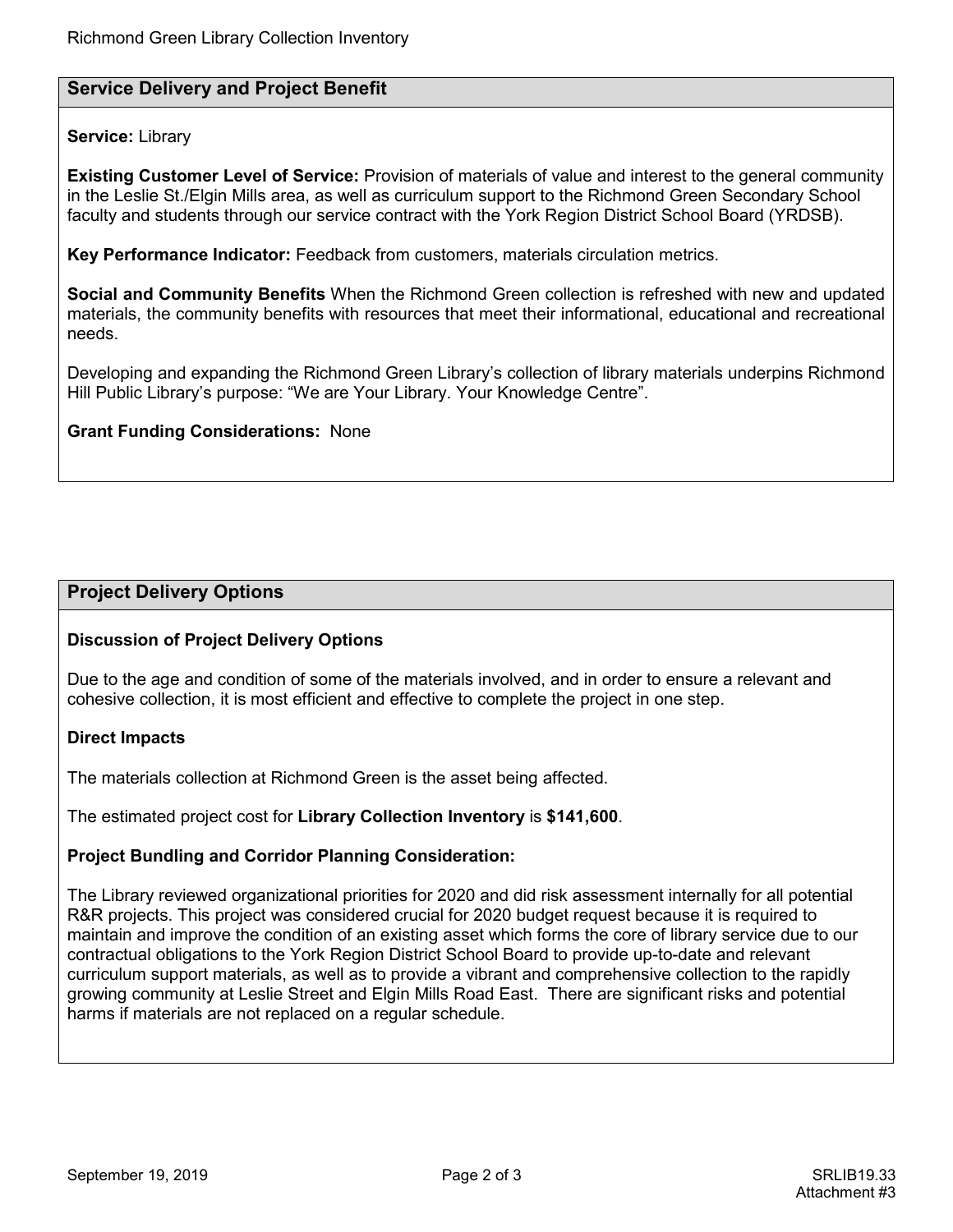#### **Risk Assessment:**

#### **Potential Risk from Project Deferrals or Cancellations:**

If the project is not completed, Richmond Green Library's collection of library materials will retain materials that are irrelevant, outdated and/or in poor condition. Newer, relevant and attractive materials will not be available to residents and students, resulting in severely reduced service levels in terms of both available materials and quality of information, and resulting in dissatisfaction on the part of the Richmond Hill residents who have high expectations of their library. As well, this could have a detrimental effect on the YRDSB contractual relationship, if the students do not have the most current and accurate curricular support material available.

| <b>List of Potential Risk</b><br>(Describe risk)                                                                                            | Weighted<br><b>Consequence</b><br><b>Score</b><br>(A) | <b>Risk</b><br>Likelihood<br>(B) | <b>Risk Rating</b><br>(A)X(B) |
|---------------------------------------------------------------------------------------------------------------------------------------------|-------------------------------------------------------|----------------------------------|-------------------------------|
| Impacts for service delivery<br>to YRDSB and public library<br>customers<br>Potential for loss of<br>reputation as source of<br>information | 2.17                                                  | 4                                | 8.67                          |
| <b>Average Risk Score</b>                                                                                                                   | 2.17                                                  | 4                                | 8.67                          |

#### **Constraints & Assumption:**

None noted.

#### **Approvals**

Director of Content

August 19, 2019

**Date**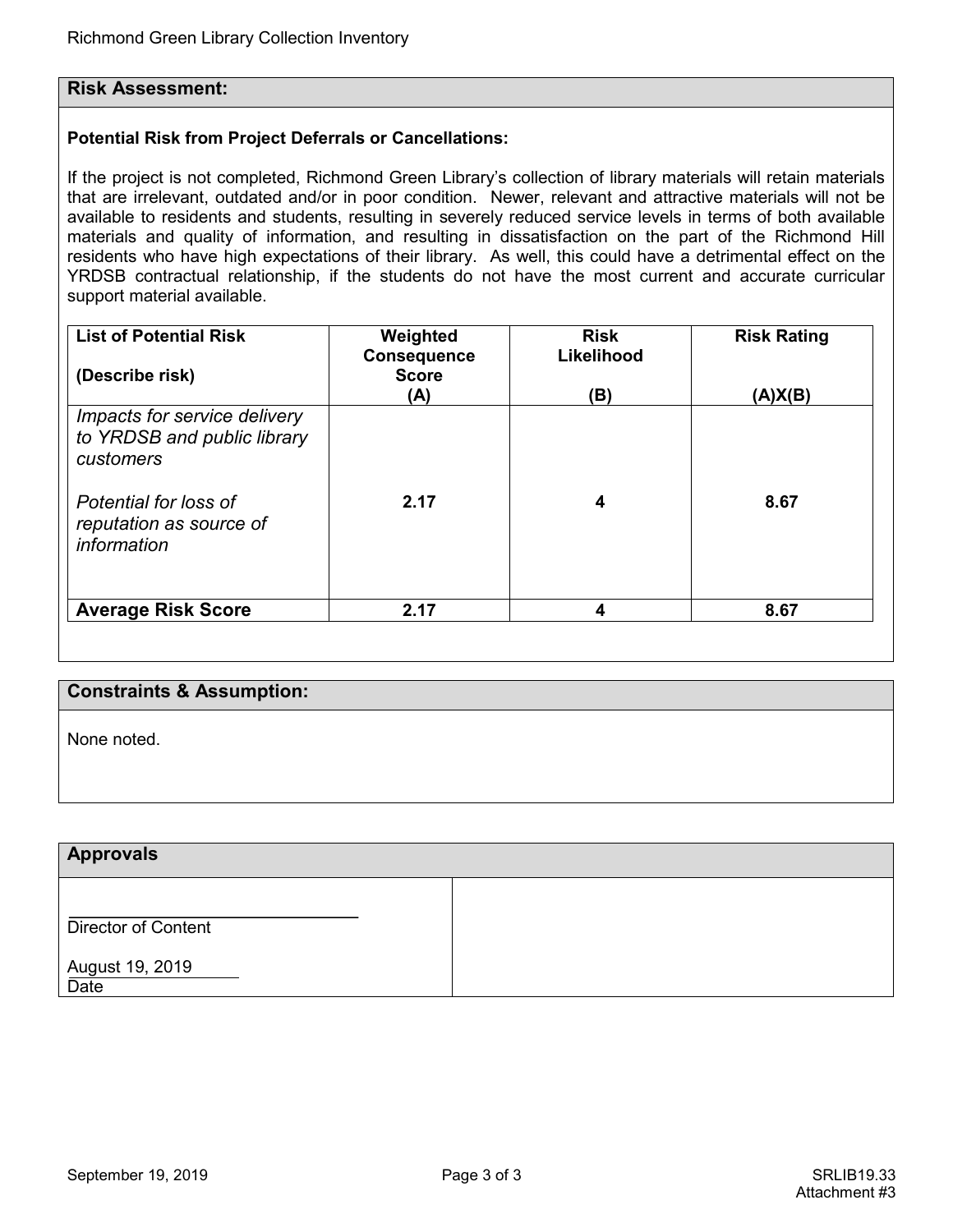

# **Customer Experiences Business Case – Growth & New Capital Central Library Modular Collaborative Spaces**

# **Background**

Central Library serves a diverse and evolving community of customers. Increasingly, the Library has customers seeking spaces to work collaboratively be it for projects, business purposes, or recreation. Providing modular study rooms on the Central Library  $3<sup>rd</sup>$  floor that are enclosed and can accommodate 1-4 customers will create more collaborative spaces while mitigating sound transference.

Both community members and staff have identified a need for more collaborative spaces in the Richmond Hill Public Library Feasibility Study for the Expansion of Central Library. Customers indicated a desire for private study/meeting rooms (54.55%). Staff members also indicated a desire for: "more study spaces, including collaborative spaces, and smaller, information breakout areas/meeting nooks" for customers.

Creating a space on the 3<sup>rd</sup> floor in the North Reading Room that encourages collaboration will support the changing dynamic and uses of libraries. In developing the space it is essential to continue to provide different spaces to support existing customers for quiet study while responding to evolving needs of customers for more collaborative and active spaces.

# **Project Description**

The Library plans to acquire modular study rooms for the 3<sup>rd</sup> floor of the Central Library. Approximately 800 square feet in the North Reading Room will be used to accommodate 4 accessible modular rooms accommodating groups of up to 4 customers.

The project will include the purchase of tangible assets:

- 4 modular study rooms the estimated useful life of which is 20 years.
- Furniture for the study rooms, consisting of chairs and tables, the estimated useful life of which is 20 years.

# **Capital Forecast**

Yes.

# **Comparative Analysis**

The Central Library presently has no individual study rooms available to customers. Frequently customers; students working on group projects, business owners, and other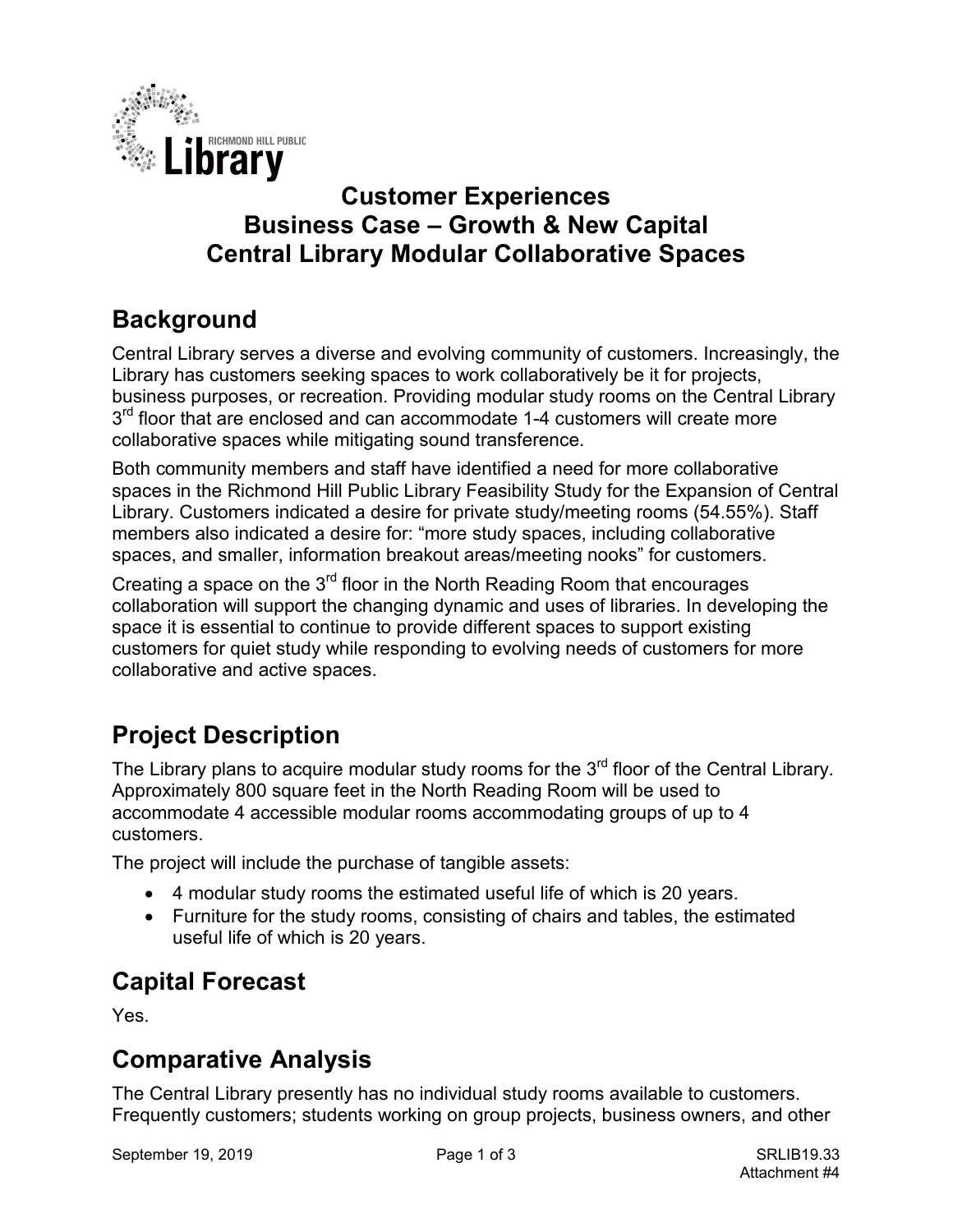

# **Customer Experiences Business Case – Growth & New Capital Central Library Modular Collaborative Spaces**

community members; request study rooms or meeting spaces for small groups. In the vicinity of the Central Library no such spaces available to customers. Local students would benefit from the availability of modular study rooms to enhance their group work. Beyond this, customers seeking co-working spaces or meeting spaces for small groups have limited options within the community and the region. The Small Business Enterprise Centre has noted community members leave Richmond Hill to use coworking spaces in adjacent municipalities to meet their needs. Providing modular rooms would support these customers.

The number of public libraries providing collaborative spaces and small study rooms for customers is continuing to grow. Comparative libraries with study rooms include: Vaughan Public Libraries has drop-in study rooms at all locations, Markham Public Library Angus Glen and Cornell branches have 8 and 15 rooms respectively, Barrie Public Library Downtown branch has 1 room, and Burlington Central branch has 1 room. Beyond these systems noted many other library systems offer study rooms as a service to customers.

# **Alternatives**

If funding is not approved, Central Library cannot meet the needs of customers seeking collaborative spaces without providing study rooms. This is a common amenity provided in many libraries and which will be provided for in the new Oak Ridges Library.

# **Risk Assessment**

Service delivery goals would be impacted as a consequence of delaying this project. The Library would be unable to serve existing customers and new customers seeking collaborative spaces. Beyond this there would be delay in achieving the strategic objectives of contributing vibrant spaces and enriching choices.

An analysis of public libraries in York Region, and other library systems serving populations of comparable size, demonstrates many of these systems have study rooms available to customers for use. Increasingly, customers have an expectation of services available at libraries and study rooms are one such service.

There are operational harms should these spaces not be provided. There is not an alternative or work around available. Customers will continue to have no access to study rooms for collaborative purposes.The Library would lose potential customers by not providing this service.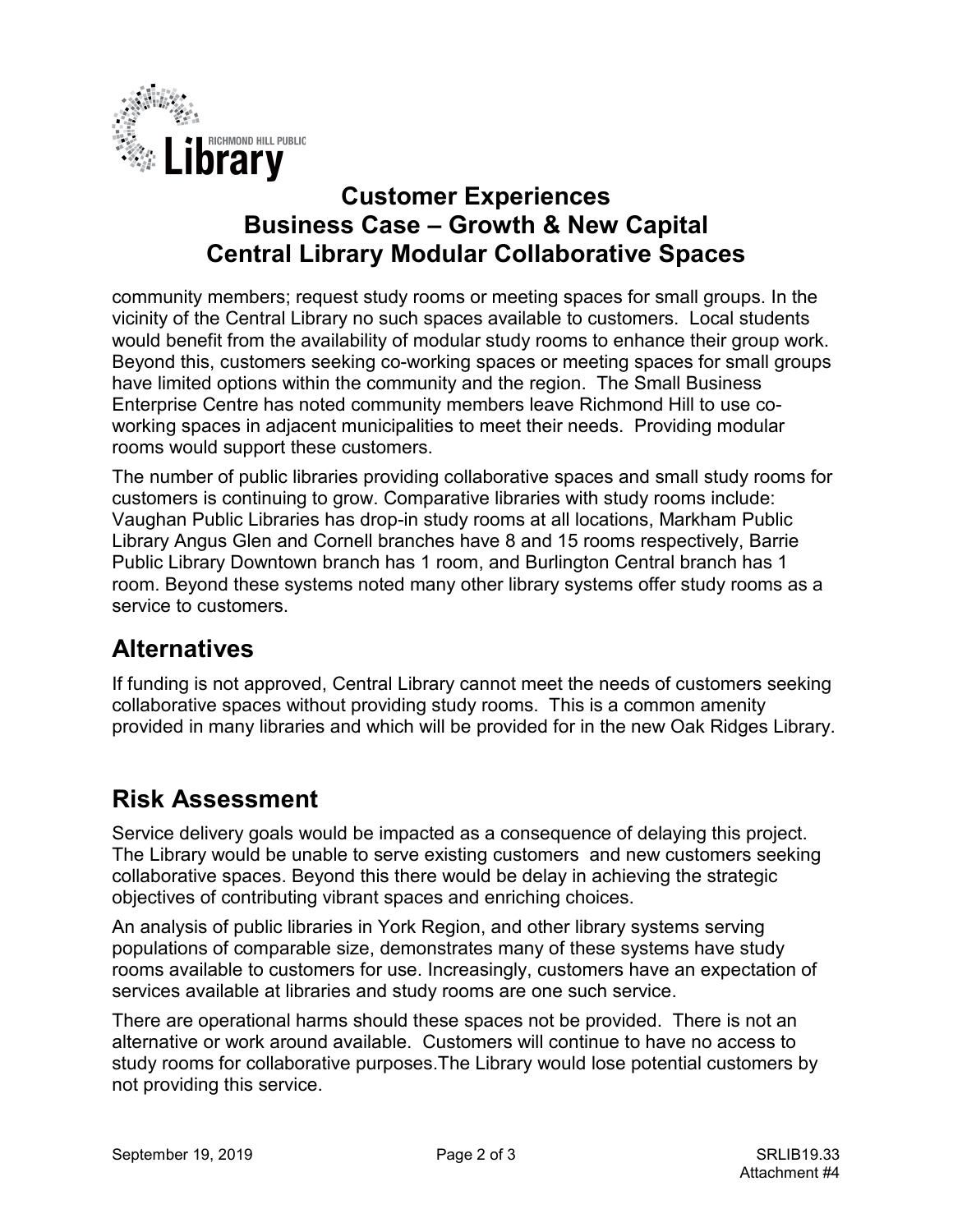

# **Customer Experiences Business Case – Growth & New Capital Central Library Modular Collaborative Spaces**

| <b>List of Potential Risk</b>                                                                          | Weighted<br><b>Consequence</b><br><b>Score</b> | <b>Risk</b><br>Likelihood | <b>Risk Rating</b> |
|--------------------------------------------------------------------------------------------------------|------------------------------------------------|---------------------------|--------------------|
|                                                                                                        | (A)                                            | (B)                       | (A)X(B)            |
| Strategic/Service delivery<br>goals would be impacted<br>as a consequence of<br>delaying this project. | 1.875                                          | 3                         | 5.63               |
| Operational impacts would<br>continue                                                                  |                                                |                           |                    |
| <b>Average Risk Score</b>                                                                              | 1.875                                          | 3                         | 5.63               |

# **Project Costs and Benefit**

Total Project Cost is \$160,000.

An investment in modular, flexible study rooms with tables and chairs, will expand the Library's ability to meet evolving community needs and be responsive to trends in learning and work. Modular spaces provide flexibility for the future as they may be relocated should Central Library be renovated or expanded.

# **Operating Budget Impact**

None.

# **Conclusion**

The Central Library serves a community with evolving needs. Customers and staff members have identified a need for more collaborative spaces at the Central location. Providing modular rooms for collaborative use will allow the Library to continue to be responsive to customer needs and attract more customers to use the services and resources.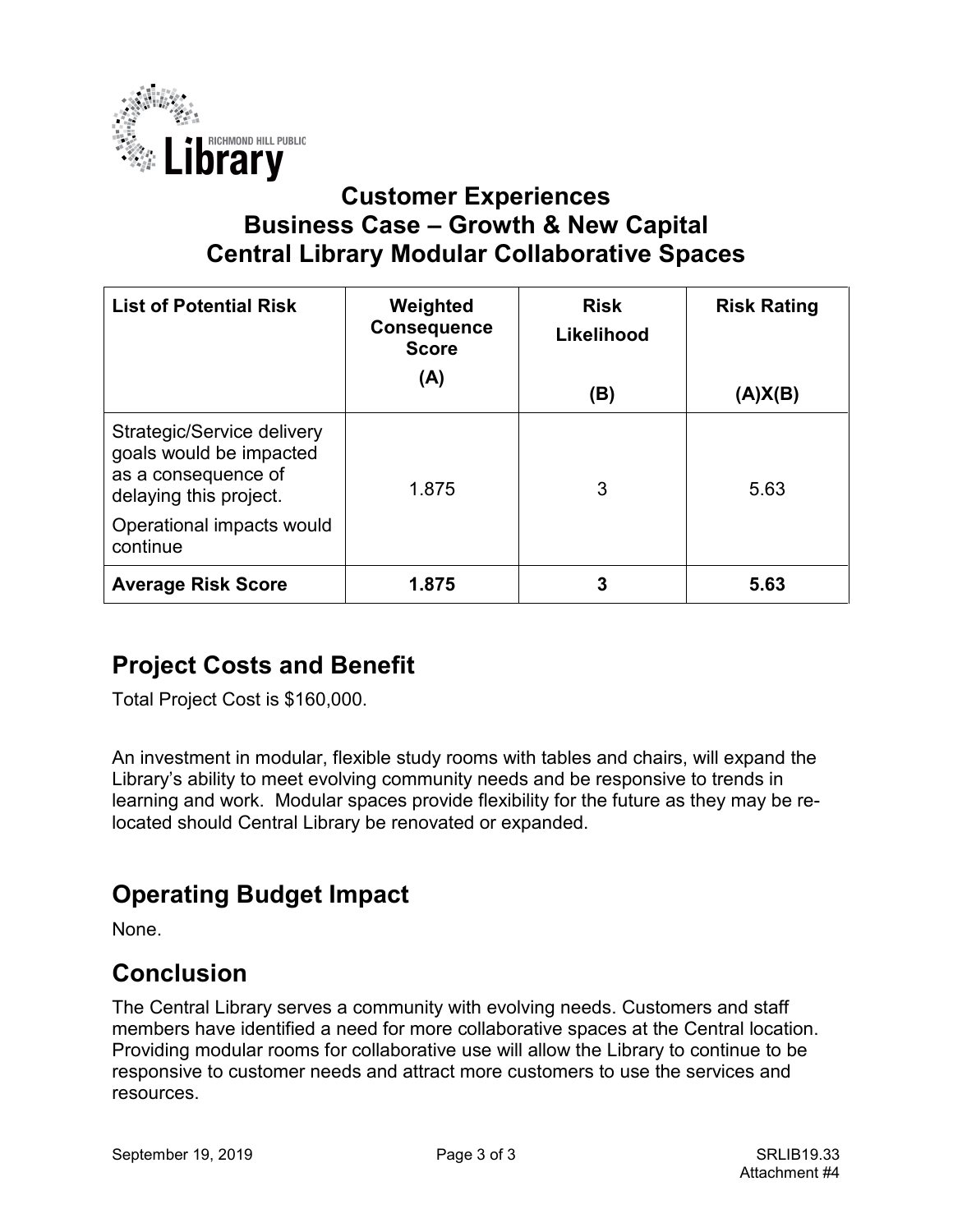

# **Richmond Hill Public Library Content Business Case – Growth & New Capital Collection Development**

# **Background**

The ability to extend existing service levels to new Richmond Hill residents is essential. To address growth levels in the area of library collection development the Richmond Hill Public Library Board works toward an industry best practice ratio of 2.5 volumes per capita.

In 1998 Library staff planned a development process predicated on continuing to receive growth capital for collection development, and aimed at achieving the ideal ratio of library material to population served. In 2020 the funding continues to be necessary for the provision of adequate current materials to the citizens of Richmond Hill. The Library requires the growth capital funds to continue to keep pace with the collection demands of the growing and increasingly diverse citizens of Richmond Hill.

# **Project Description**

The Library plans to expand development of the collections to reflect new formats and diverse languages as well as general materials for all ages, responding to a increasingly sophisticated and diverse community with high expectations for library service.

# **Capital Forecast**

Yes

# **Comparative Analysis**

Comparator libraries in York Region are funded to refresh and renew collections and to ensure timely, relevant collections of value to their communities. This also means adding new formats and new languages as the community grows and becomes increasingly diverse. These funds allow for collection growth to meet community needs and expectations.

# **Alternatives**

If the funding is not approved, the ratio of library materials to population will decrease, resulting in reduced service levels of available material and information. As well, new formats and languages cannot be accommodated, resulting in dissatisfaction on the part of Richmond Hill residents.

September 19, 2019 **Page 1 of 3** SRLIB19.33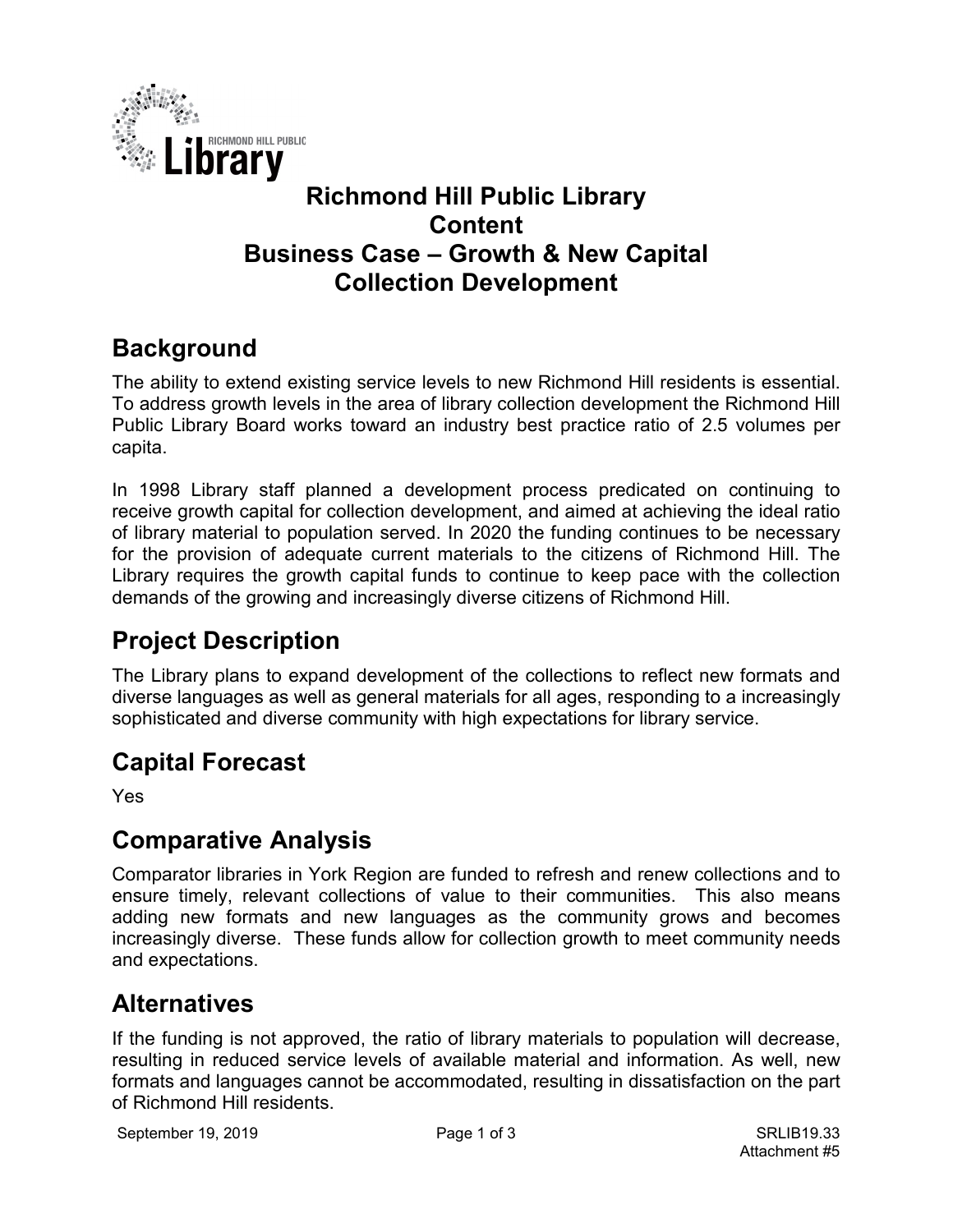

# **Richmond Hill Public Library Content Business Case – Growth & New Capital Collection Development**

# **Risk Assessment**

The Library reviewed organizational priorities for 2020 and did risk assessment internally for all potential R&R projects. This project was considered crucial for 2020 budget request because this is required to maintain and improve the condition of an existing asset which forms an essential part of library service. There are significant risks and potential harms if materials are not replaced on a regular schedule.

The Library's collections enrich the choices of the Library's customers and are the core of library service. Robust and diverse collections answer the questions, expand the explorations and drive the aspirations of Richmond Hill residents, who have come to expect – and demand – a wide range of library materials, languages and formats. Reduced funding for replacing this collection will result in severely reduced service levels for residents who depend on the library to meet their informational, educational and recreational needs.

| (A)<br>(B)                                                                                                                                         | (A)X(B)           |
|----------------------------------------------------------------------------------------------------------------------------------------------------|-------------------|
| Significant impact to ability<br>to deliver expectations of<br>library services to CRH<br>taxpayers                                                |                   |
| Insufficient, outdated<br>collections would result in<br>2.17<br>5<br>a sustained negative<br>impression on the part of<br>the Library's customers | 10.83             |
| Restoring collections to<br>adequate standard would<br>require significant<br>September 19, 2019<br>Page 2 of 3                                    | <b>SRLIB19.33</b> |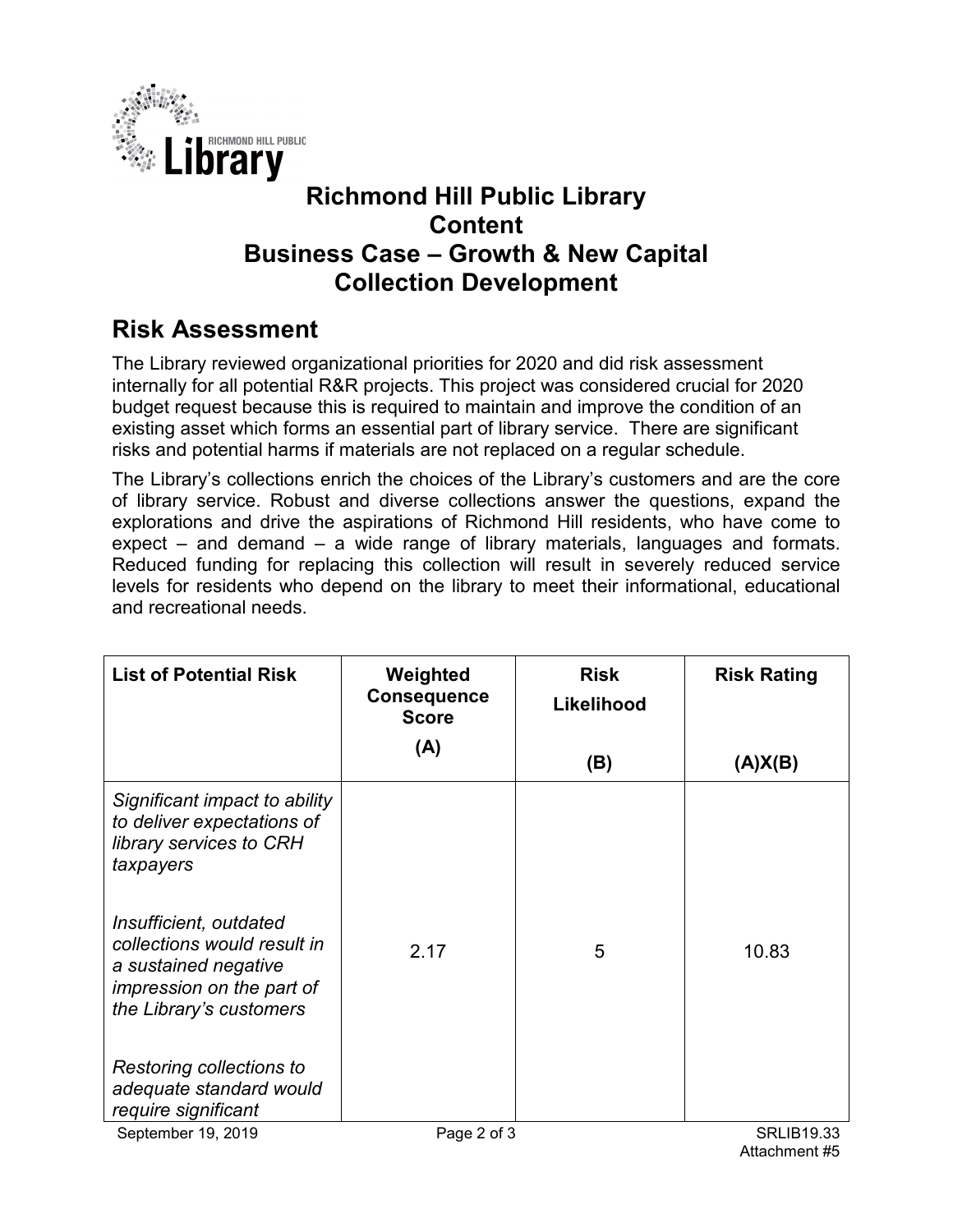

# **Richmond Hill Public Library Content Business Case – Growth & New Capital Collection Development**

| investment if the collection<br>is not maintained |      |       |
|---------------------------------------------------|------|-------|
| <b>Average Risk Score</b>                         | 2.17 | 10.83 |

# **Project Costs and Benefit**

Total Project Cost is \$345,600

Library collections enrich the choices of the Library's customers and are the core of library service. Robust and diverse collections answer the questions, expand the explorations and drive the aspirations of Richmond Hill residents, who have come to expect – and demand – a wide range of library materials, languages and formats.

# **Operating Budget Impact**

None

# **Conclusion**

The capital collection development program provides for growth of the Library's collections, relative to population growth. As well, the program enables expansion of scope, formats and languages of the materials available to meet the needs and expectations of an increasingly sophisticated and diverse population.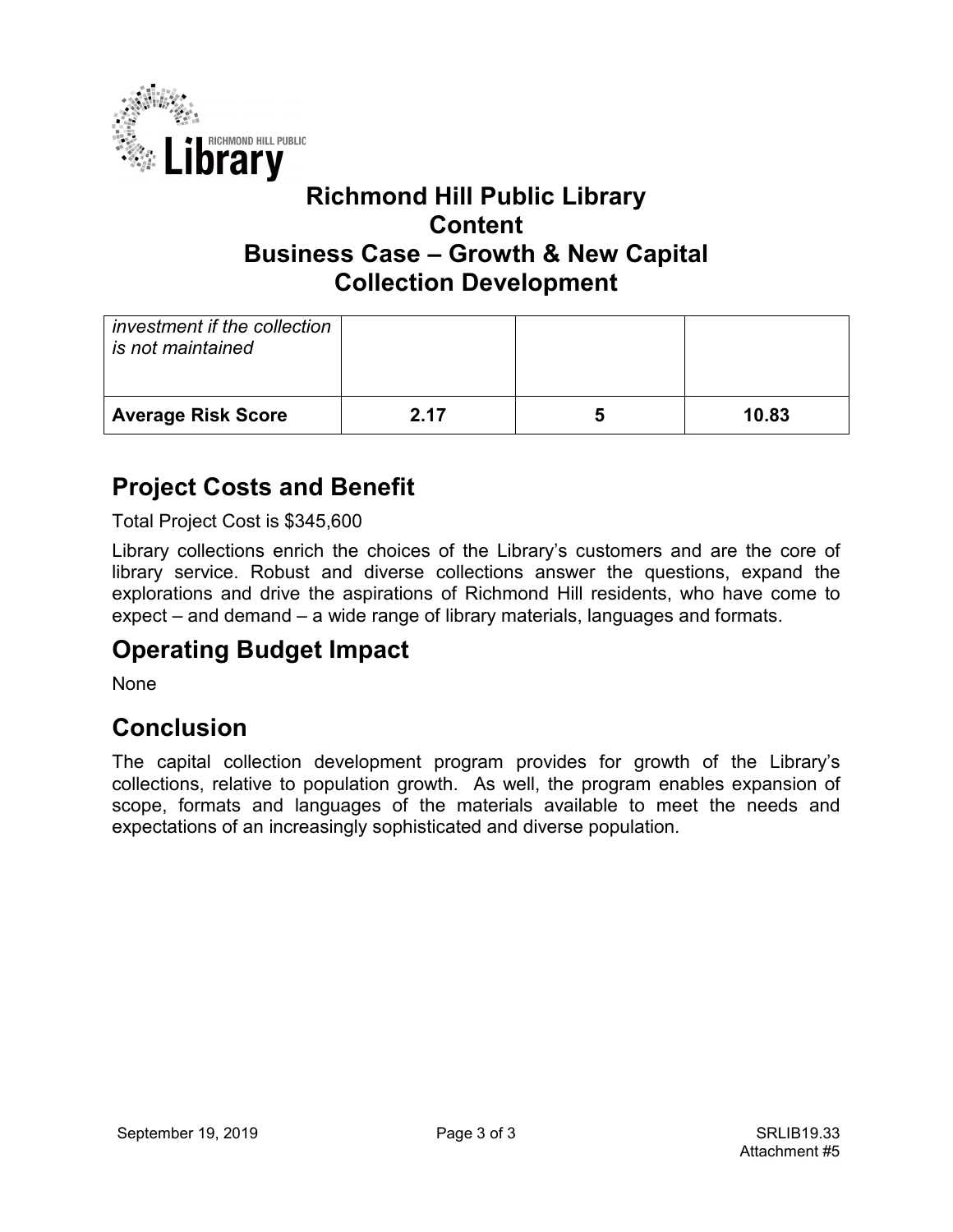**Agenda Item 7.2**

<span id="page-23-0"></span>

# Richmond Hill Public Library Board

# **RICHMOND GREEN LIBRARY MATERIALS HANDLING SYSTEM ACQUISITION REPORT SRLIB19.34**

- Subject: Richmond Green Library Materials Handling System Acquisition Report
- From: Louise Procter Maio, Chief Executive Officer
- Date: September 19, 2019

### **1.0 Recommendation**

That the Library Board waives the competitive procurement process for the purchase of the Richmond Green Library automated library materials handling system; *and*

That the Library Board approves the non-competitive acquisition of the Library Materials Handling System as being in the best interest of the Library; *and*

That Library staff manage the non-competitive procurement process.

### **2.0 Purpose**

To seek Board approval for a non-competitive acquisition greater than \$100,000 for the provision of an automated library materials handling system (LMHS) for the Richmond Green Library pursuant to sections 7.4 and 9.1 (g) and (j) of the Procurement Policy, and managed by library staff.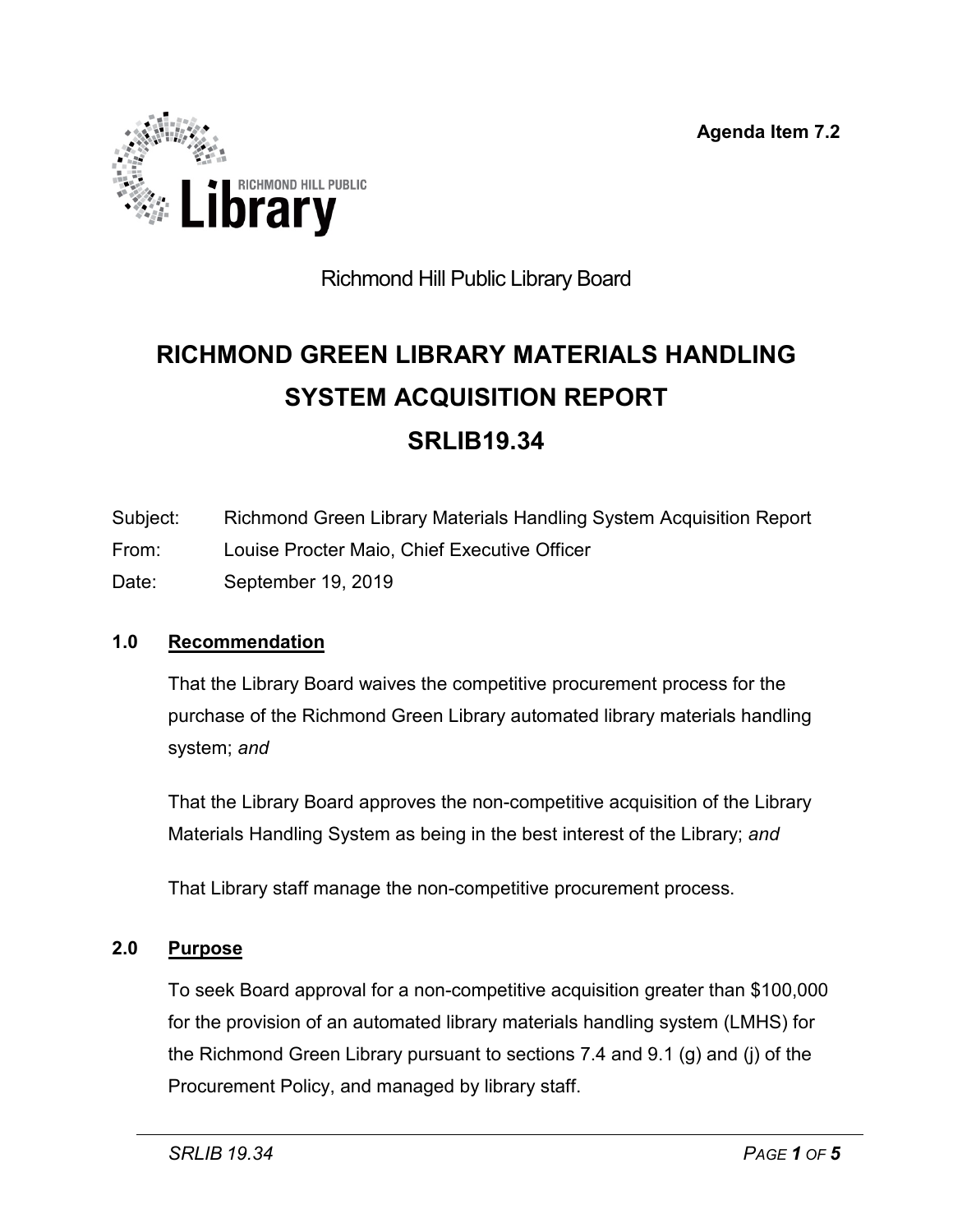### **3.0 Background**

The automated Library Materials Handling System (LMHS) system has been in place at Central Library since 2007. This system processes and sorts library materials in a timely and efficient manner. It mechanically checks in returned library materials, updates the current location of each item in the library catalogue, automatically sorts materials by call number, and routes the materials to the designated sorting bin. This system also integrates with the Library's existing systems such as self-serve kiosks, inventory devices, security gates and the Radio Frequency Identification (RFID) System. The Central LMHS was most recently upgraded in August 2017. The Library Board approved the single sourcing of the upgrade Central automated Library Materials Handling System in December 2016 to ensure continued compatibility and integration.

The new Oak Ridges Library was designed for an automated Library Materials Handling System. In order to accommodate the integration between systems, the vendor selection process for the new Oak Ridges Library's automated library materials handling system was also a single sourced high values acquisition and approved in September 2017 as part of readying the new library for service.

In order to accommodate the integration between systems and across the library sites, the vendor selection process for the Richmond Green Library's automated library materials handling system needs to be a single sourced high value acquisition.

### **4.0 Current Status**

The Library Board approved a 2018 capital project to introduce an automated sortation system and enhance self-service at Richmond Green Library. This will create staff efficiencies and better customer service by providing quick, efficient and accurate check-in of materials and enabling staff to spend more time interacting with customers. The project includes the purchase of a new five-bin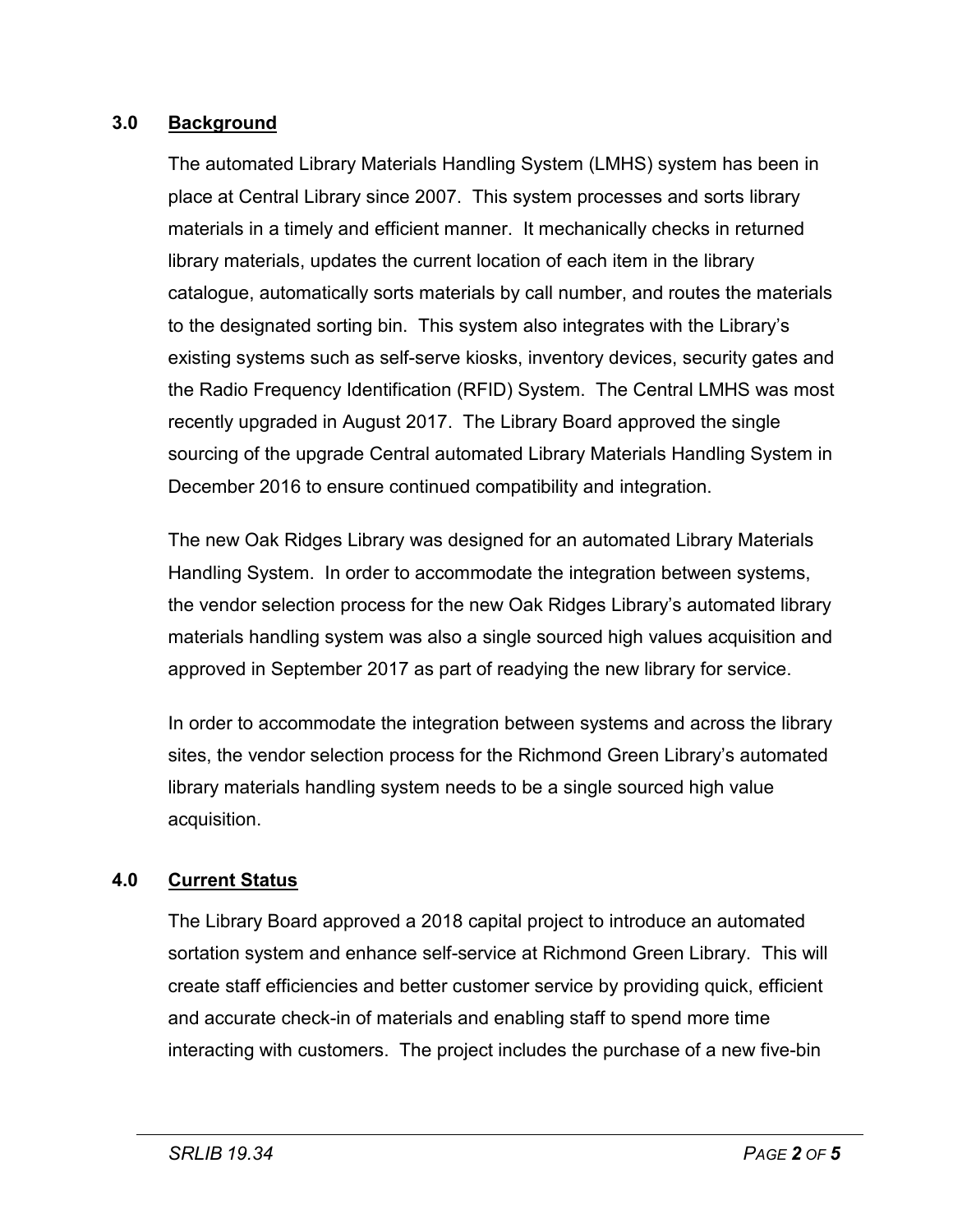sorter, self-induction units and peripherals, as well as the renovation of existing space to accommodate the sortation unit.

In accordance with the Procurement Policy, section 7.4, any request for goods and services exceeding \$100,000 shall be authorized by the Board after having issued a tender or public request for proposal. However, the Board may by resolution waive such procedure as being in the best interest of the Library.

Engaging in non-competitive procurement for this project is appropriate because the following conditions from the Procurement Policy are applicable.

Under *RHPL Procurement Policy, 9.1 Non-competitive Procurement Processes:*

*(g) Where the Library is acquiring specialized equipment to add to its current inventory or replacement unit of an existing system, in which case the supply sources may be identified based on technical specifications prepared by Library employees;* 

*(j) Where it is necessary or in the best interest of the Library to acquire non-standard items, or consulting and professional services from a preferred supplier or from a supplier who has a proven track record with the Library, in terms of pricing, quality, and service;*

The Bibliotheca library materials handling system integrates with the Library's existing systems such as self-service kiosks, inventory devices, security gates and RFID tags. Bibliotheca has a proven track record with the Library in terms of pricing, quality, and service. It would not be practical or prudent for the Library to change vendors for a library materials handling system alone, all existing integrated systems would also have to be changed because of the integration and compatibility factor.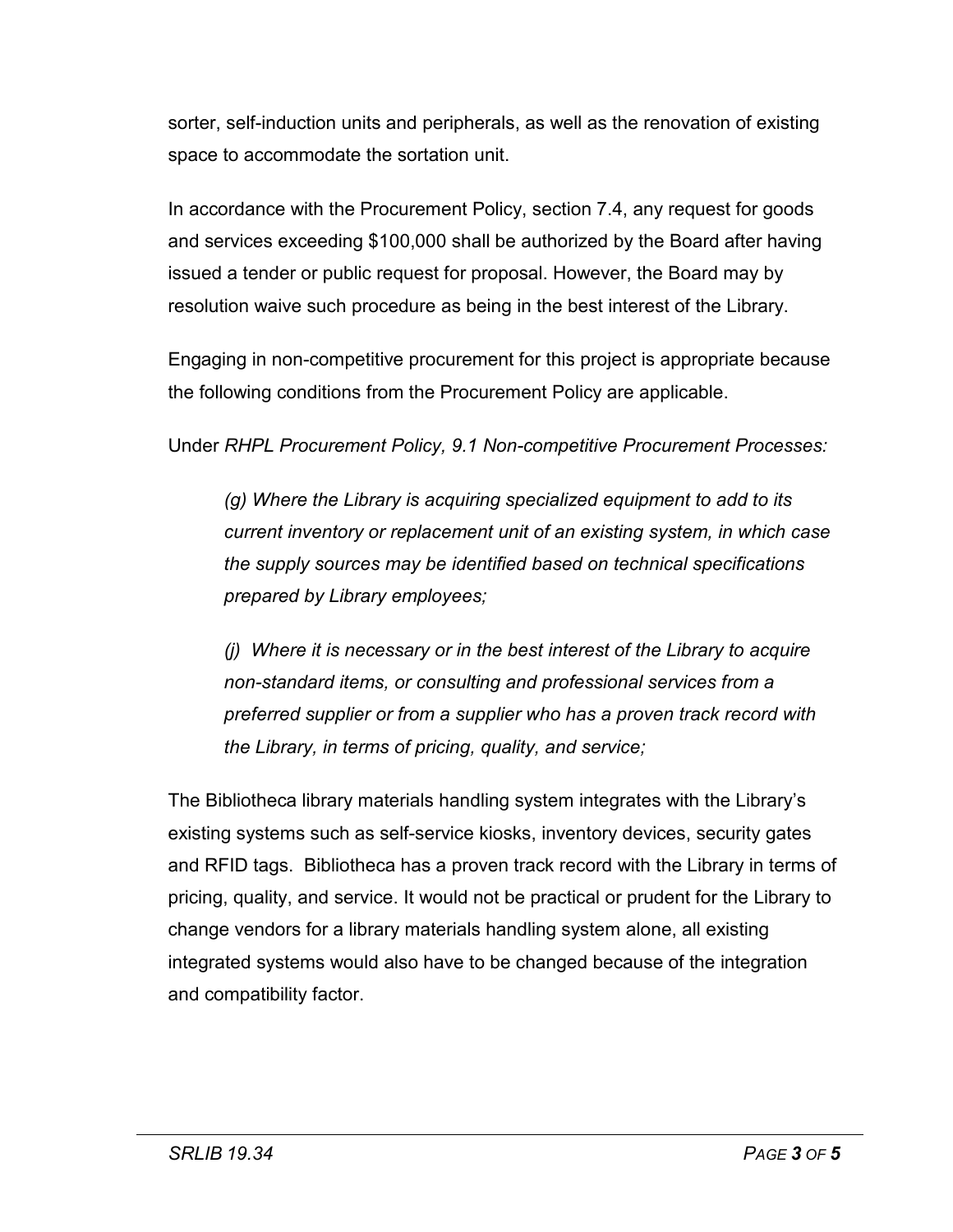### **5.0 Financial Implications**

The cost of the sortation unit including 2 self-service induction units for returns is estimated at \$180,125. This cost is within the approved 2018 capital budget.

Upon the Board's approval to waive the competitive procurement process, staff will commence procurement for the library materials handling system with the vendor, Bibliotheca.

# **6.0 Alignment with Strategic Plan**

Implementation of the automated library materials handling system is aligned with the strategic goal of *Enrich Your Choices* by providing a user-friendly selfservice option for the return of library materials at the Library. In addition, the enhanced solution for the check-in area will be aligned with *Reinforce our Capabilities* by enhancing the new service delivery model.

### **7.0 Conclusion**

It is in the best interest of the Library to continue the existing vendor relationship with Bibliotheca ITG Inc. because this vendor's LMHS meets the technical specification required to integrate with all existing systems.

Staff recommends that the competitive procurement process for acquisition of the automated library materials handling system be waived and that staff manage the non-competitive procurement process.

# **8.0 Attachment**

1.0 RHPL Procurement Policy, dated June 2014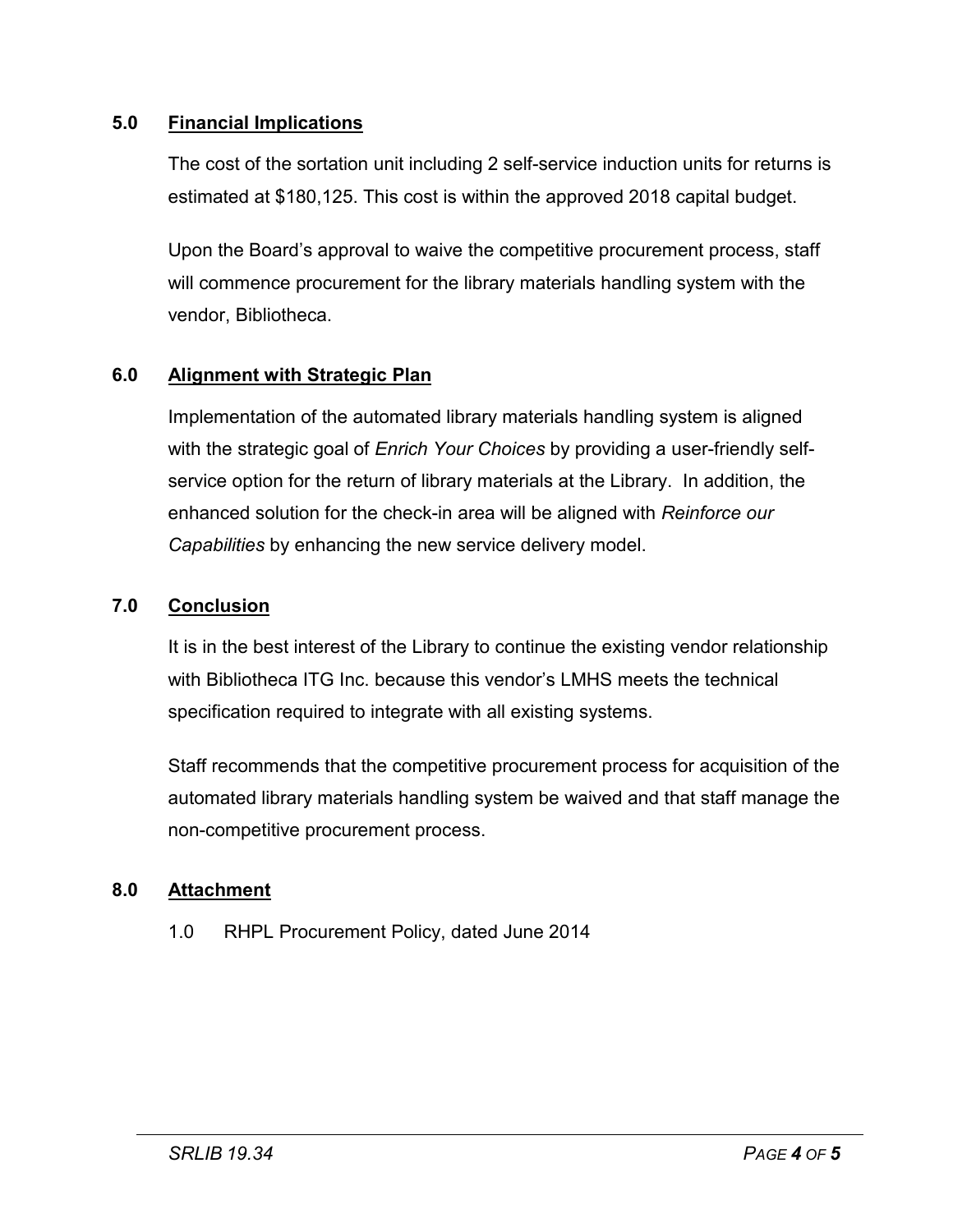### **Pre-Submission Review**

Executive Leadership Team – Tuesday, August 27, 2019

Submitted by: Submitted by: Approved by:

"Signed version on file in the Administration Office"

Yunmi Hwang **Louise Procter Maio** 

Director, Technologies Chief Executive Officer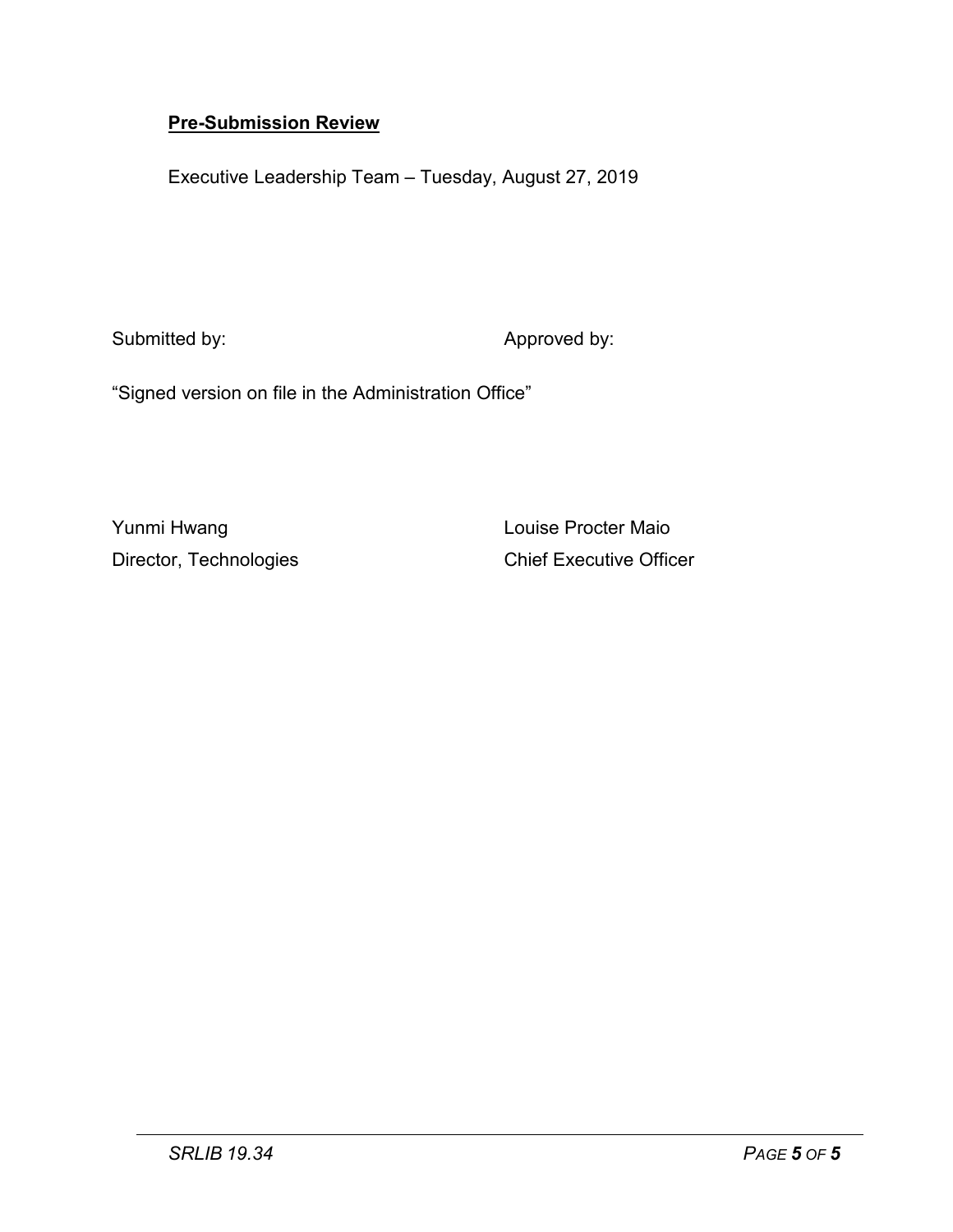**Agenda Item 7.3**

<span id="page-28-0"></span>

# Richmond Hill Public Library Board

# **NEW OAK RIDGES LIBRARY STATUS REPORT SRLIB19.35**

Subject: New Oak Ridges Library Status Report

- From: Louise Procter Maio
- Date: September 19, 2019

### **1.0 Recommendation**

That the *New Oak Ridges Library Status Report* dated September 19, 2019 be received for information.

#### **2.0 Purpose**

To provide the Library Board with an update on the status of the new Oak Ridges Library project.

### **3.0 Background**

The new Oak Ridges Library will be located on the northwest corner of Yonge Street and Regatta Avenue. A joint project with the City of Richmond Hill and the Library, the two story building has been designed with flexible and adaptable spaces and a dynamic interweaving of book spaces and people spaces. It will be a welcoming community destination offering free and accessible library services.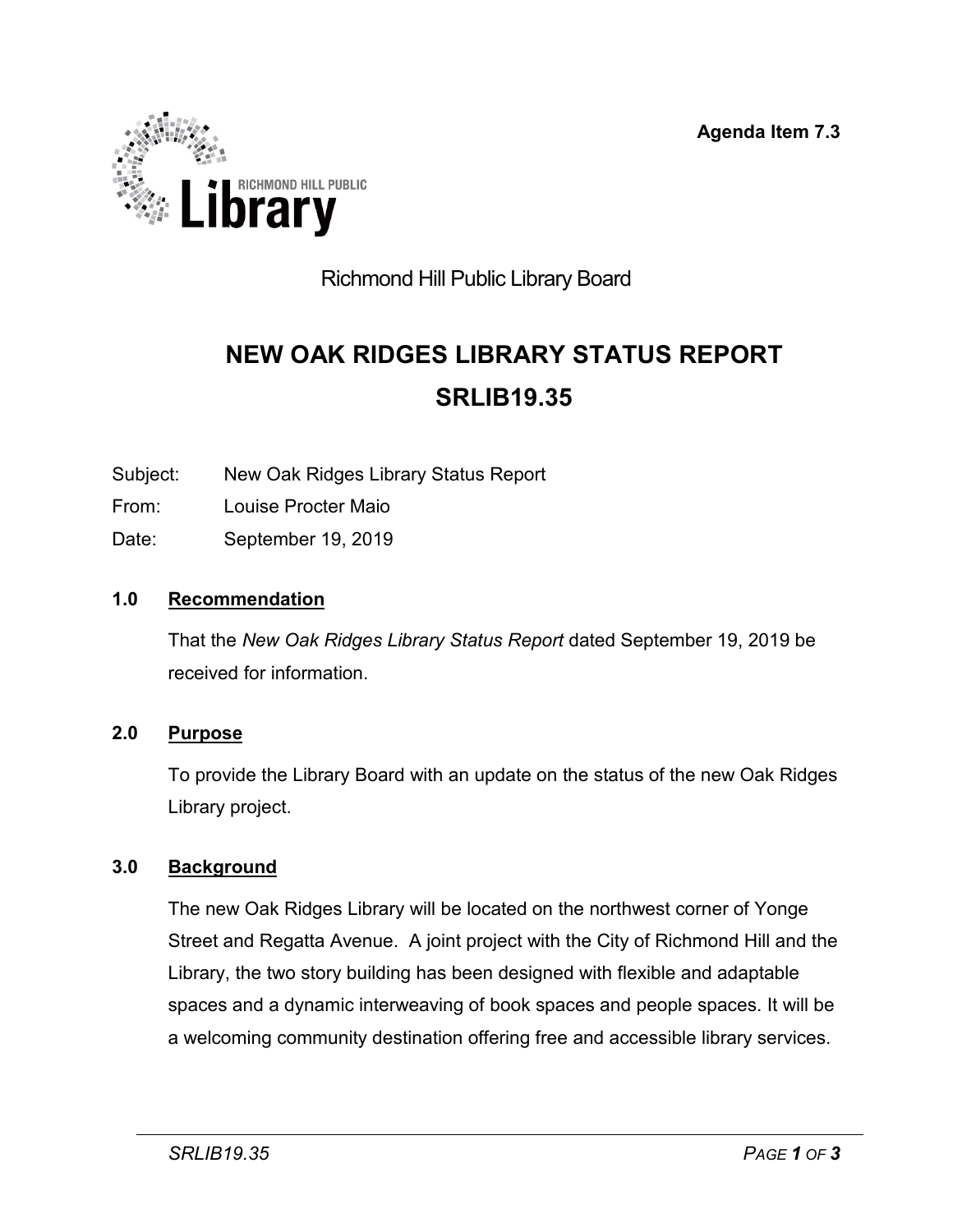### **4.0 New Oak Ridges Library Construction Status**

City of Richmond Hill staff and the Perkins + Will architectural team have been working closely with the contractor Buttcon Limited to complete the construction of the Library. The final phases of construction continue.

### **5.0 Looking Ahead**

### **Library Closure and Move to the New Site**

The current Oak Ridges Library closed on September 7, 2019. The move to the new Library site is now in process. Public notification about the closure of the Library, the transition period and information on optimizing library service during the period of closure is posted on the Library's web site, social media channels, and other print formats. Library customers have been redirected to other Richmond Hill Public library sties during the closure period.

### **Opening Date**

Opening of the new Oak Ridges Library is anticipated for fall 2019. The opening date is dependent on construction completion.

### **6.0 Alignment with the Strategic Plan**

This report aligns with the Library's *Strategic Plan* directive 'Contribute Vibrant Spaces' by rethinking and designing the new Library's physical spaces for different types of services, programs and uses; spaces that are easily integrated into everyone's daily life and renew customers' library experiences.

# **7.0 Conclusion**

The design and construction of the new Oak Ridges Library will provide opportunities for a wide range of library services that cannot be provided in the current smaller and crowded library facility. The new Library will offer an expanded selection of programs, collections and services to the community; and provide the community with a sense of place and civic presence. The new Oak